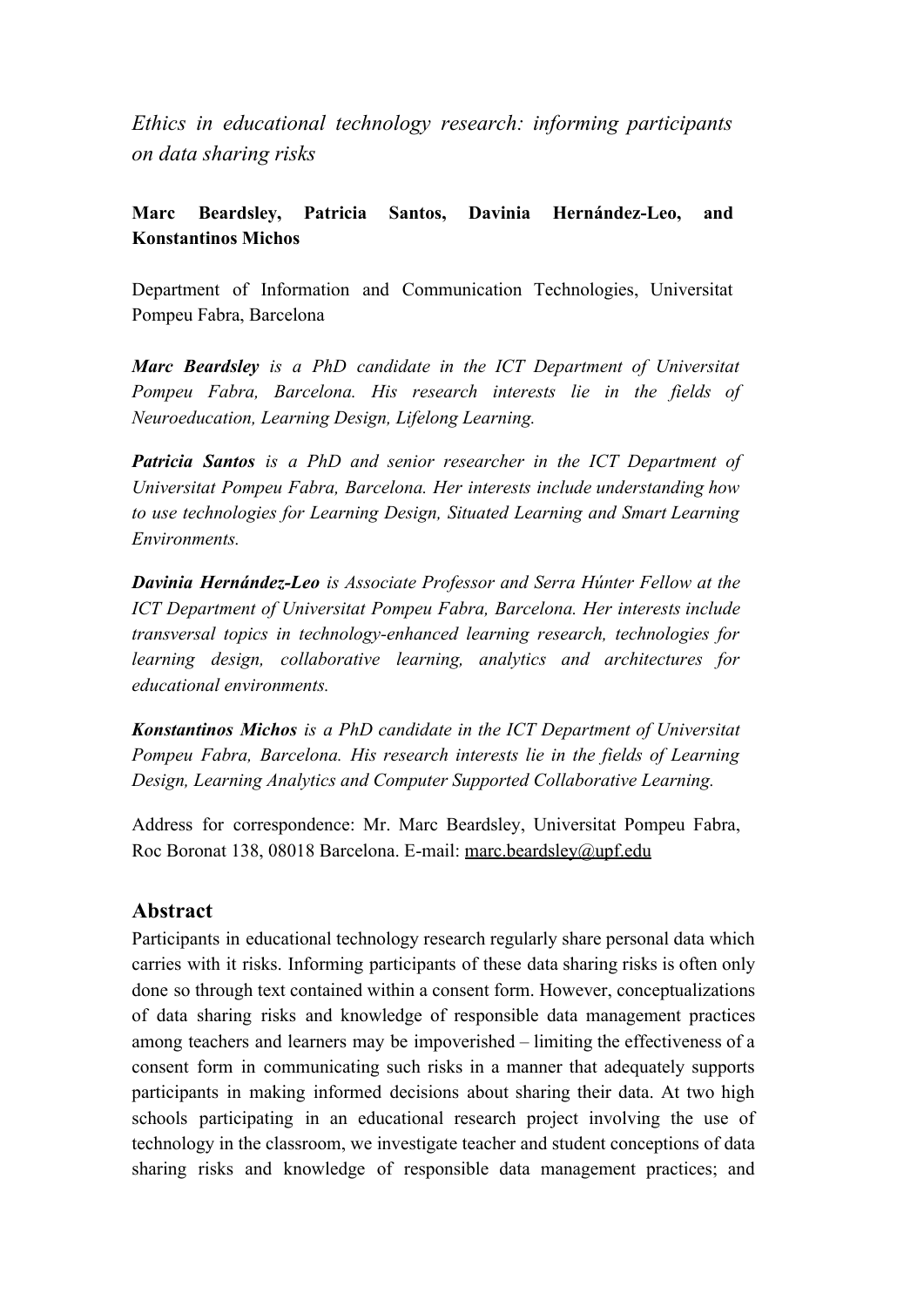introduce a communication approach that attempts to better inform educational technology research participants of such risks. Results of this study suggest that most teachers have not received formal training related to responsibly managing data; and both teachers and students see the need for such training as they come to realize that their understanding of responsible data management is underdeveloped. Thus, efforts beyond solely explaining data sharing risks in an informed consent form may be needed in educational technology research to facilitate ethical self-determination.

# **Keywords**

Ethics, data risks, data sharing, teachers, learners, informed consent, educational technologies, learning analytics

# **Practitioner notes**

What is already known about this topic

- Learning technology research involves the collection of personal data from teachers and learners.
- Sharing personal data carries with it risks.
- Written consent forms are the most commonly used ethical procedure for informing participants of data sharing risks.

What this paper adds

- A survey study in two schools about the prior knowledge of teachers and learners regarding data management and data sharing risks.
- A communication approach aimed at increasing educational technology research participant understanding of data sharing risks.
- Results suggesting that explicit information and training about data sharing risks is needed for teachers and learners to understand ethically the implications of sharing data in educational research contexts.

Implications for practice and/or policy

- Efforts beyond solely explaining data sharing risks in an informed consent form would increase the ethical commitment in responsible educational technology research.
- The communication approach introduced can help guide the creation of materials used to inform research participants.
- A video, as an example of material based on the communication approach, can improve participant conceptualizations of data sharing risks.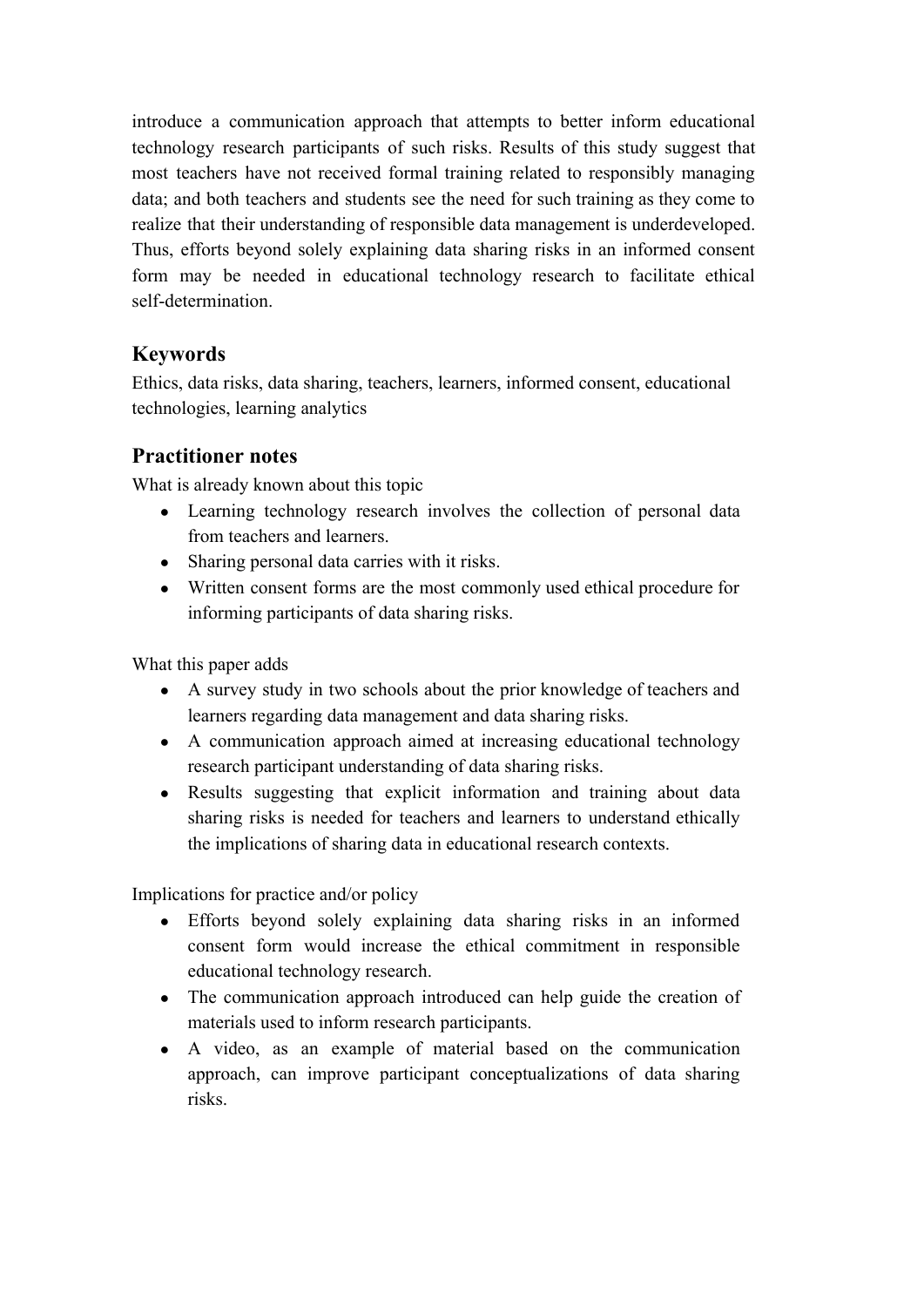# **Introduction**

Educational technology research often requires that both teacher and learner participants consent to sharing personal data as the technology used to support teaching and learning facilitates the collection of data about participants, data generated directly by participants and data generated by observations of participants (Ferguson, 2012; Drachsler & Greller, 2016). This sharing of personal data carries with it risks. Risks that can lead to reputational damage, financial loss, and the (ongoing) manipulation of one's behaviour (Shao et al., 2017). It can be argued that advancements in the field of educational technology research have altered the amount of risk that participants are facing. As examples, the greater accessibility of technologies enabling the collection and integration of learner's physiological data begins to blur the lines between educational technology data and biomedical data; the wider adoption of data aggregation and machine learning techniques can alter the threshold for what can be considered low-risk data; and the increased capability to collect data from activities that extend beyond classrooms can provide greater insights into the private lives of participants (Slade & Prinsloo, 2015; Lohr, 2012).

Despite the technological and methodological advances in the field, few publications have looked into the ethical implications of the changing risk exposure in educational technology research. In a structured literature review, completed by conducting keyword searches ("ethics" AND "educational technology", "ethics" AND "learning analytics") in SCOPUS we found 66 related articles between 2002-2018 (see Tables A1-A2 in Appendix A). Out of the 66 articles, 30 articles were related to data privacy, data management by teachers and student and only one article addressed the topic of informed consent (Prinsloo & Slade, 2015). In this article, the authors argue that users usually do not read terms and conditions and privacy notices and may lack background knowledge to understand informed consent. In comparison, a similar search involving informed consent and bioethics, for a single calendar year (2018), resulted in 24 relevant articles (see Table A3 in Appendix A).

Yet, the most common method of informing participants in educational technology research of data sharing risks is via written text in an informed consent form. However, empirical studies in clinical settings have demonstrated that participants often do not sufficiently understand informed consent (Mandava et al., 2012; Schenker et al., 2011). Research in reading comprehension often attributes a lack of comprehension to levels of relevant background knowledge. In a study involving undergraduate students, Kendeou and van den Broek (2007) found that "readers with misconceptions generated more incorrect inferences and fewer correct inferences than did readers without misconceptions." Thus, if the prior knowledge and resulting conceptualisations of data sharing risks among teachers and learners are deemed to be lacking, the effectiveness of a consent form in informing participants of risks may be inadequate.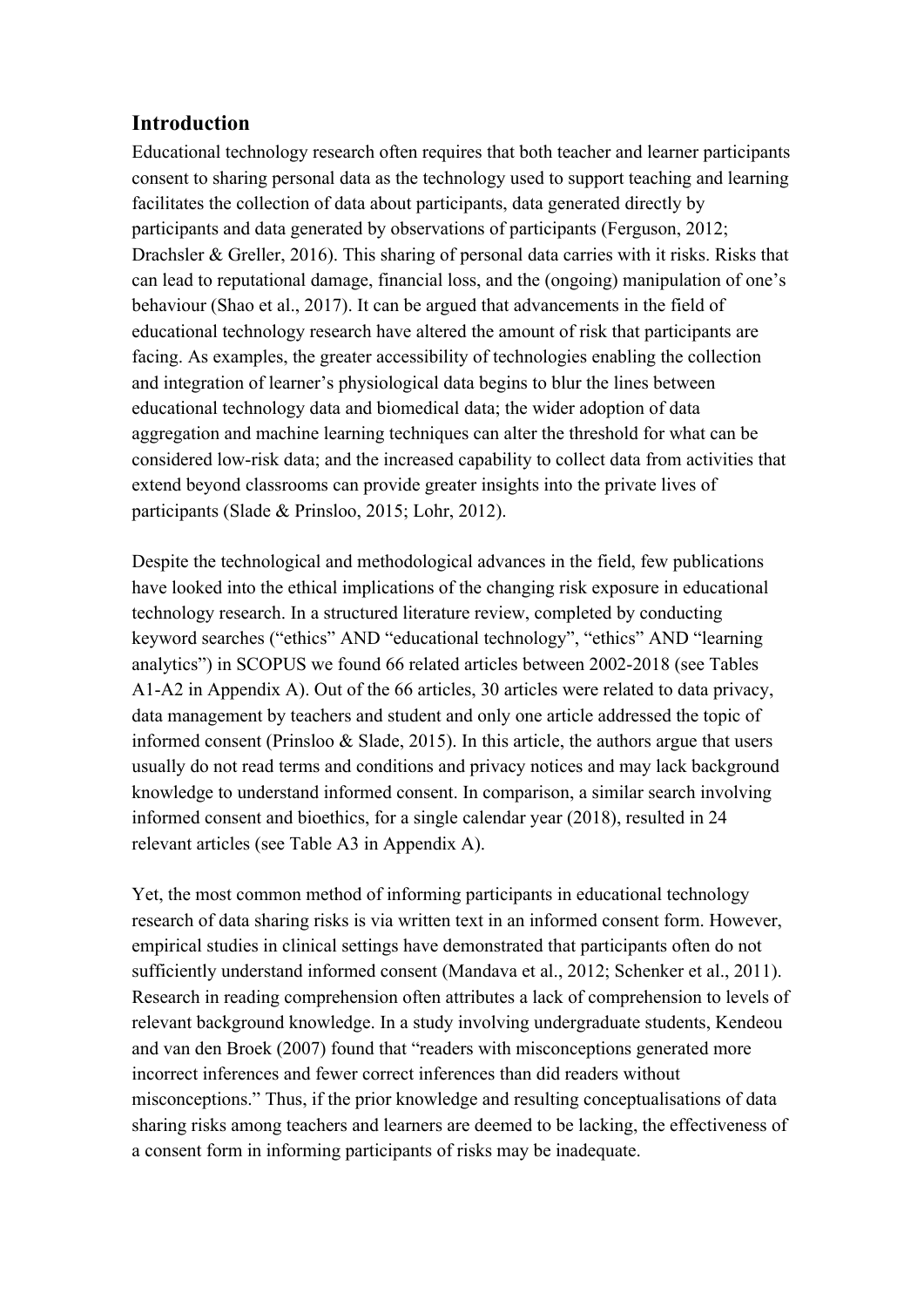This leads to our research questions which are aimed at gauging the background knowledge of educational technology research participants in relation to data sharing risks: How are teachers and students currently conceptualizing data sharing risks? Do such conceptualizations suggest impoverished understandings of data sharing risks in educational contexts?

### *Prior knowledge deficits*

Glenberg (2011) writes that "understanding a situation or a text means that the understanding can be used to guide effective action… whether one is understanding situations, dialogue, or text." For participants to be able to take effective action such as deciding on whether to participate in a study and assume the corresponding risks, they must understand the situation. Further, comprehension through reading "involves the construction of a coherent mental representation of the text in the reader's memory" and includes "textual information and associated background knowledge interconnected via semantic relations (e.g., causal, referential, and spatial relations)" (Kendeou et al., 2014). For an individual to attain a "good comprehension of textual material, we generally mean that they have successfully integrated the information from text with their existing knowledge" (Lipson, 1982).

This existing knowledge can both facilitate and interfere with comprehension (Kendeou & O'Brien, 2015) as faulty prior knowledge affects the accuracy of what is retained from a text (Lipson, 1982). Such findings have been demonstrated in studies involving both children and adults (Bransford & Johnson, 1972; Glenberg, 2011; Kendeou et al., 2013; Kendeou & Van Den Broek, 2007; Lipson, 1982). If the knowledge base of readers is "rich and correct" then a concise text can efficiently build understanding on top of that. However, "if the knowledge base contains inaccurate information or misconceptions, then the text must contain information that addresses that in a manner that decreases its future influence" (Kendeou & O'Brien, 2015). Alternatively, if the knowledge base is "accurate but weak" then the text should be "written in a manner that reduces a reader's reliance on their knowledge and allows for increased reliance on the text" (Kendeou & O'Brien, 2015). In a randomized trial evaluating the recall of consent information, Campbell et al. (2004) found that reading comprehension ability "was the overriding factor that predicted the degree to which persons could restate what they learned from these presentations of informed consent information."

### *Ethical obligations*

One can argue that educational researchers have an ethical obligation that extends beyond their legal obligation to minimize the potential negative footprint and maximize the social benefits resulting from their work. Whereas the legal obligation requires evidence that a participant has been made aware of and has signed off on the potential risks; the ethical obligation requires that participants have adequately understood the risks (Drachsler & Greller, 2016). Fulfilling the ethical obligation, as expressed by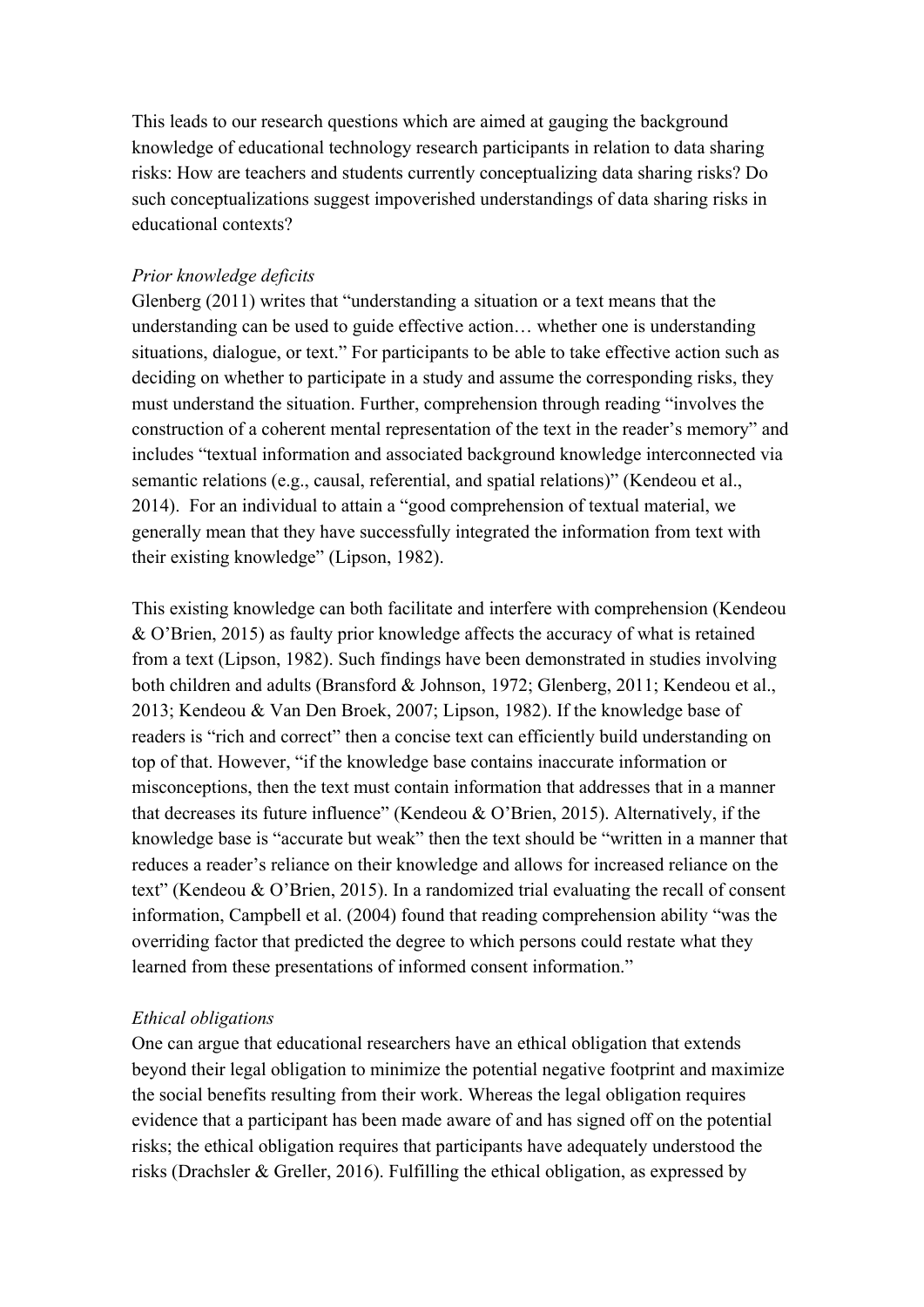social researchers participating in interviews and focus groups, is "complex because it is difficult to determine the participant's level of understanding beforehand" (Parsons et al., 2016) – and, as previously stated, research in reading comprehension suggests that readers "... who lack background knowledge are likely to construct impoverished representations of the texts they read and, as a result, fail to grasp their meaning" (Kendeou et al., 2014).

In reference to background knowledge on personal data, Eggers, Hamill and Ali (2013) have written that, "Citizens lack a clear picture of what is being collected about them, by whom, or to what end." This blurred picture of personal data is often attributed to a combination of fast evolving technology and analysis techniques such as natural-language processing, pattern recognition and machine learning with the expanding contexts in which technology is being integrated into our lives (Slade & Prinsloo, 2015; Lohr, 2012). It is difficult to keep up with the breadth of what is being collected and the risks associated with the collection of such data both on its own and in aggregate (Nissenbaum, 2011; Drachsler & Greller, 2016). As Lohr (2012) states, "Data is not only becoming more available but also more understandable to computers."

#### *Enhanced approaches to informed consent*

Miller and Wertheimer (2011) argue that "subjects often do not adequately comprehend what they are consenting to" which undermines the validity of informed consent. Hence, in contexts where participants lack background knowledge possibly leading to impoverished understandings of the risks, participants should be afforded the opportunity to acquire the necessary background knowledge to understand such risks prior to making the decision on whether to participate in the research or not. Enhanced consent forms, multimedia interventions, extended discussions, and test/feedback techniques have been shown to improve comprehension in informed consent in the biomedical field (Schenker et al, 2011). Additionally, specific formative efforts including whole class sessions taken to inform educational participants have been described (David et al., 2001; Mayne et al., 2016; Parsons et al., 2016; Moore et al., 2018). However, as educational technology research is often of a low-risk nature, a determination needs to be made as to what level of enhancement is needed. Enhanced consent forms, in which steps have been taken to improve readability, along with enhanced discussions were found to be the most effective in improving understanding (Nishimura et al., 2013). Enhanced consent forms may also align with research in the field of reading comprehension that show that the addition of causal explanations and simple refutations can reduce the impact of deficient prior knowledge on reading comprehension (Kendeou et al., 2013). The present study looks to investigate teacher and learner conceptions of data sharing risks and their data management practices.

## **Approach**

*Context of Study*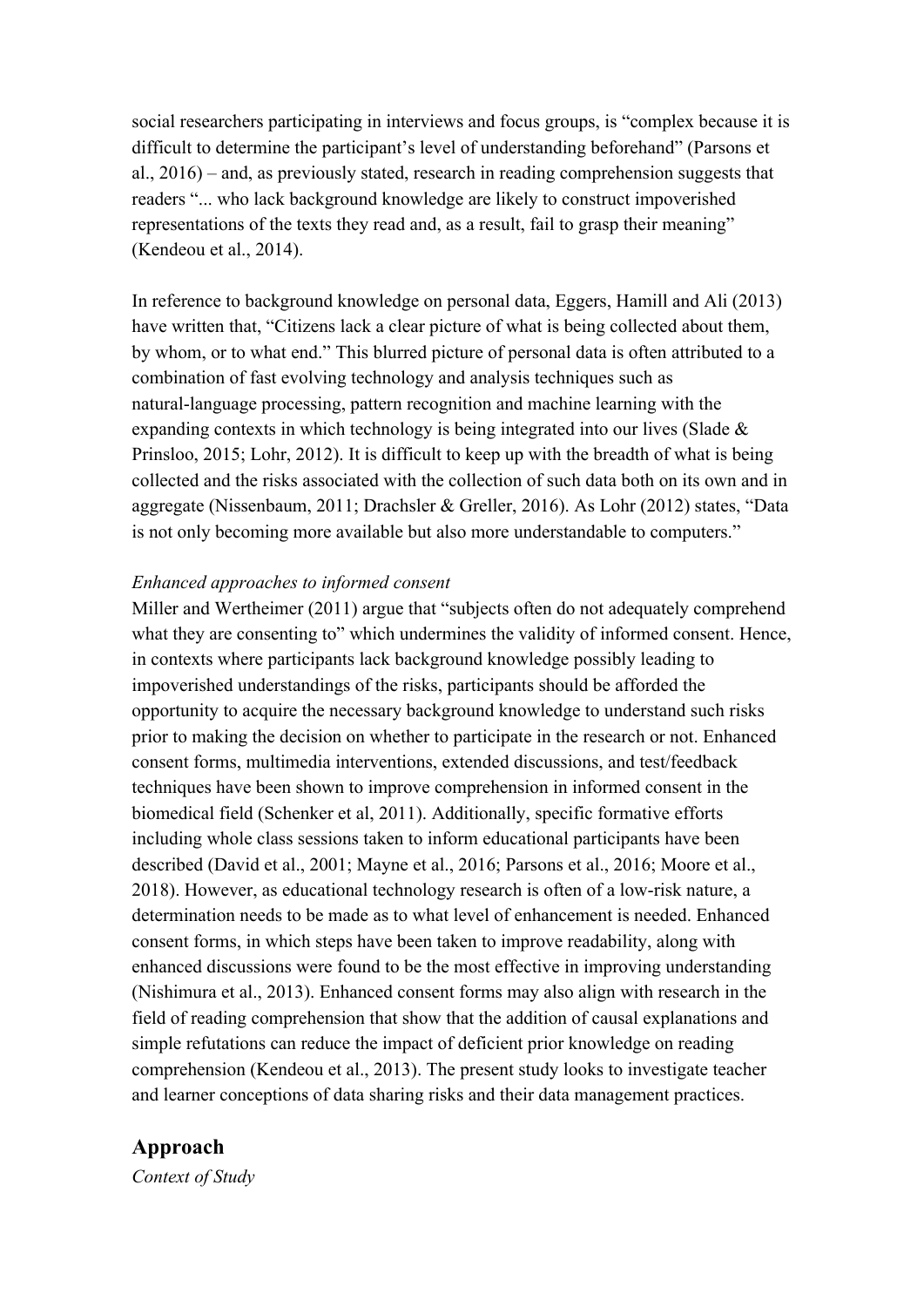Survey research was conducted to examine teacher conceptions of responsible data management and student perceptions of data sharing risks. This study was completed within the context of a research project, *Communities of Teaching as a data-informed design science and contextualized practice* (CoT), which involves the use of technology in the classroom with educational purposes. Data includes the designs of learning activities, self-assessments and perceptions (e.g. using questionnaires), and actions tracked by a community platform, and learning design and enactment tools. For example, one of the tools being used is the PyramidApp, a web tool that orchestrates collaboration scripts with pyramidally-incremental groups of learners across activities designed by teachers (Manathunga & Hernández-Leo, 2018). The objective of the project is to study how this data can be used to support learning design community awareness (Michos & Hernández-Leo, 2018) and teacher-led inquiry into their student's learning (Michos, Hernández-Leo, & Albó, 2018) so teachers can iteratively improve their teaching practices. As teachers and students were to be exchanging data, a need arose to ensure that teachers and students were able to responsibly share and manage data.

#### *Approach for Communicating Data Sharing Risks in Research*

David, Edwards and Alldred (2001) suggest that researchers should provide research participants the information that is "adequate to their competencies in order for them to make informed decisions." To guide the creation of materials used to support research participants in making informed decisions, an *approach for communicating data sharing risks in research* grounded in ethical theories of autonomy and reflecting principles from both social contract theory (Martin, 2016) and the fair transaction model of informed consent (Miller & Wertheimer, 2011) was conceived. The purpose of defining a communication approach was to lay the groundwork for a conceptual framework through which the benefits and harms of sharing private data could be framed and communicated to potential educational technology research participants in an understandable manner.

Ethical theories of autonomy relate to the conditions necessary for self-determination of an individual person (Delany, 2008). Obtaining informed consent refers to communication between researchers and participants in research; and the elements of this communication are guided by law and the moral obligation of respecting the self-determination principle. Furthermore, ethical theories of autonomy align with recent changes in the law (e.g., General Data Protection Regulation (EU) 2016/679) (Wachter, 2018; Rouvroy & Poullet, 2009). Social contract theory advances privacy as "a mutually beneficial agreement within a community about sharing and using information" and attaches the notion of privacy "primarily to the relationship rather than to a piece of data or location" (Martin, 2016). Although social contract theory has been proposed in the context of business ethics, its principles are relevant to educational technology as the field incorporates greater tracking of learners and educators over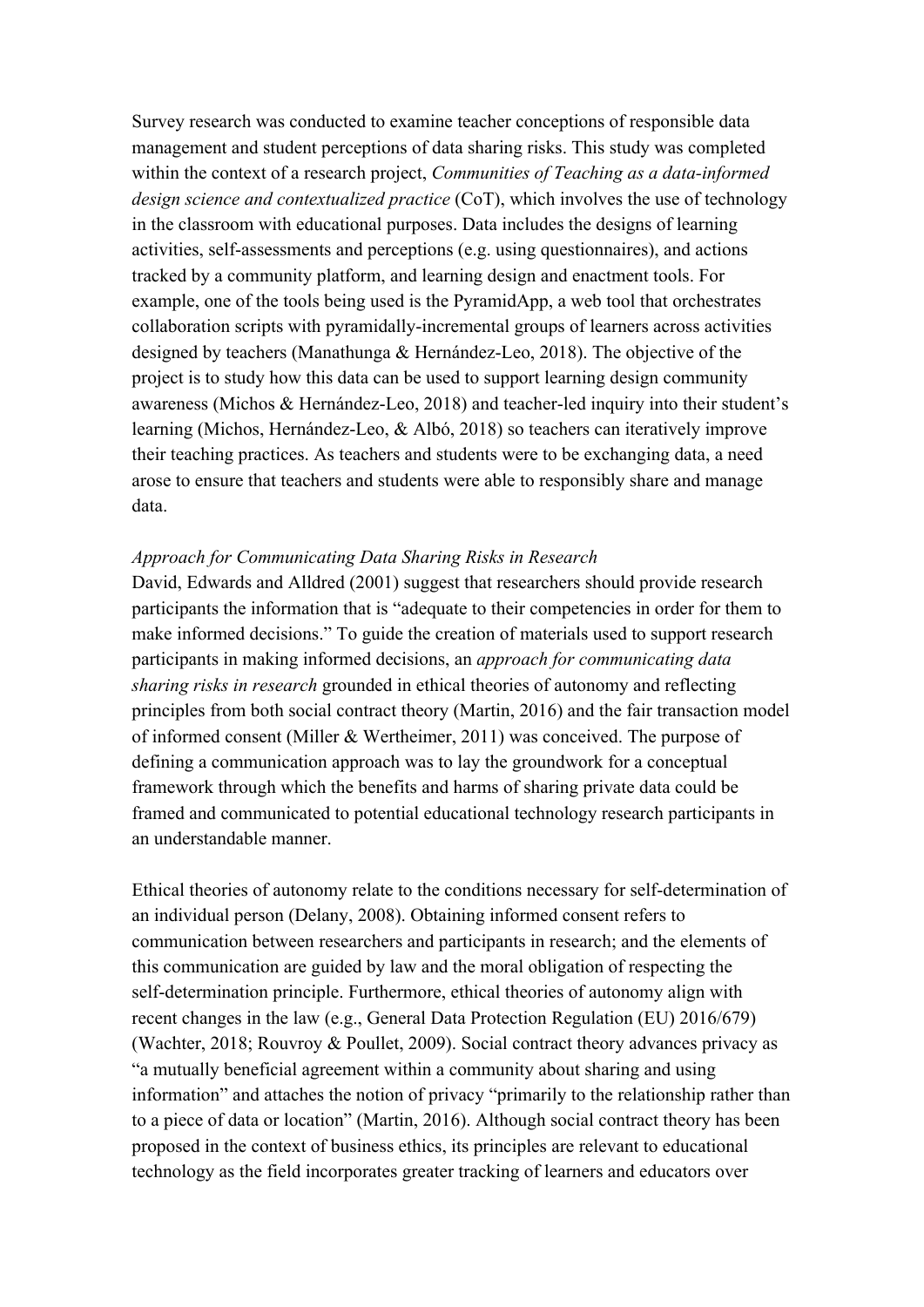extended periods of time. Martin (2016) elaborates that a key tenet of the theory is in directing the focus toward agreements around privacy expectations which shifts the responsibility from adequate notification to the responsibility of maintaining a mutually beneficial and sustainable solution. Similarly, the fair transaction model of informed consent states that "valid consent transactions should prove fair to both parties in light of their preferences" and that researchers should "treat prospective subjects fairly in light of the key values of personal sovereignty (reflecting its negative and positive dimensions) and well-being" (Miller & Wertheimer, 2011). The emphasis on the formation and maintenance of fair, mutually beneficial and sustainable data sharing relationships aligns with the direction of educational technology research, such as learning analytics, which regularly involves ongoing rather than discrete sharing of data.

### *An Approach for Communicating Data Sharing Risks in Research*

The *approach for communicating data sharing risks in research* relates the collection and use of participant data to that of a transaction – with the sharing of data and its risks evaluated and communicated in terms of a net benefit that represents the data sharing relationship to the individual. The relative value of the risks and benefits are determined by the individual. Thus, informed consent involves presenting participants with not only potential risks and harms but also the benefits of participation – and presenting them in a manner that facilitates a net benefit determination by the participant. This premise is consistent with the core principle of justice within the *Tri-Council Policy Statement: Ethical Conduct for Research Involving Humans (CIHR, 2014)* in which researchers are obliged to treat people fairly while considering the distribution of the benefits and burdens of research participation. The policy statement must be complied with by individuals and institutions in order to receive funding from federal agencies in Canada including for research related to engineering, social sciences and humanities.

Five principles underlie the communication approach and aim to rationalize defining the duty of the researcher as one of transparently presenting the immediate and ongoing risks and benefits of the relationship to the participant. These five principles are:

- 1. Personal data holds value.
- 2. Data collection is a transaction.
- 3. An ethical transaction implies a fair exchange between parties.
- 4. A burden exists on the powerful party to ensure fairness of the transaction.
- 5. Fairness should be explicit and maintained over time.

#### *1) Personal data holds value*

The value of personal data from an economic perspective is apparent "in successful innovative business models—for example, social networking sites, search engines, behavioural advertising companies, and so on—that thrive on personal data" (Purtova, 2015). Eggers, Hamill and Ali (2013) argue that the economic value is demonstrated when we make use of services such as Facebook, Twitter, or Google, as we pay for the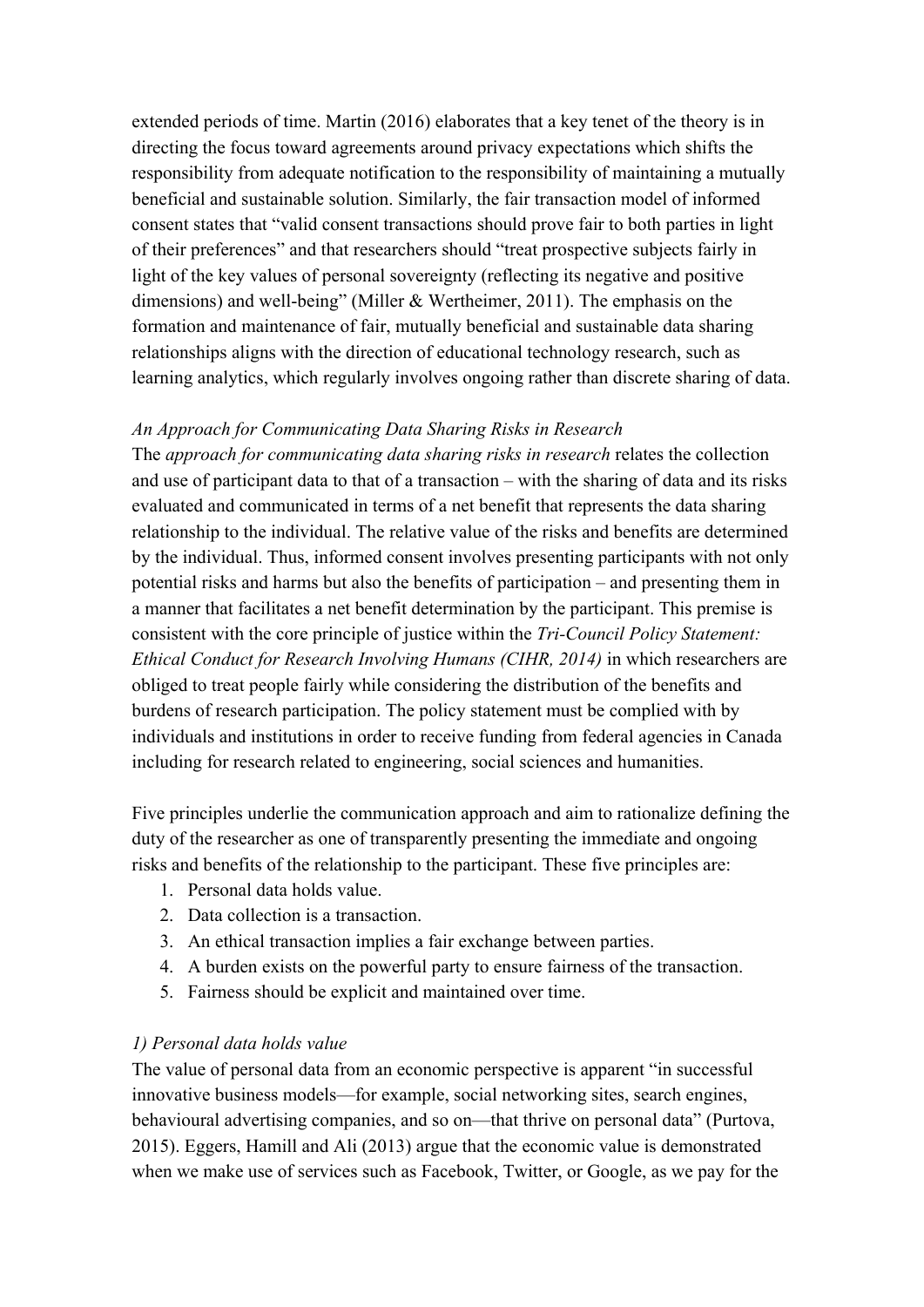privilege of using these services "by divulging personal information." Thus, personal data can be considered "a medium of exchange, something that can be 'cashed out' for goods and services, or used to pay debt or to store value for future use." In research, the value is realized by the generation of knowledge achieved by researchers. Further, when research involves the use of commercial tools, there can also be an associated economic value for the tool providers.

### *2) Data collection is a transaction*

Pardo and Siemens (2014) write that, "Whenever data are collected from users, a transaction takes place. A business or institution obtains something valuable from a user." Purtova (2015) claims that there is debate on whether personal data should be a legal property right, however, there is less debate on whether personal data is an economic property right as "economic property rights signify one's de facto ability to enjoy a resource and exclude others from that resource."

## *3) An ethical transaction implies a fair exchange between parties*

Gundlach and Murphy (1993) offer that, "The notion of equity or fairness is widely recognized as essential for mutually satisfying exchanges" and such mutually beneficial exchanges are what underlie social contract theory (Martin, 2016).

## *4) A burden exists on the powerful party to ensure fairness of the transaction*

In referring to the use of learning analytics, Slade and Prinsloo (2013) write that there exists an "inherently unequal power relations in the use of data generated by students in their learning journey." It can often be inferred that one party has a greater ability to influence the other outside of a study context as a considerable amount of educational technology research is completed within student-teacher or teacher-institution contexts (David et al., 2001; Gallagher et al., 2010; Drachsler & Greller, 2016). In the context of research, Hughes (2014) argues that "A transaction is exploitative if one party to the transaction does not benefit as much as fairness requires."

## *5) Fairness should be explicit and maintained over time*

As Miller and Wertheimer (2011) suggest, a lot of the research involves a "relational" rather than "discrete" exchange of data. A "*relational* exchange involves transactions linked together over an extended time frame. These exchanges trace back to previous interactions and reflect an ongoing process." Therefore, it is important to take into consideration the ongoing benefits and risks involved in the data sharing relationship. In reference to the laws governing the processing of personal data, Cormack (2016) describes how balancing tests are used to "... demonstrate that continued processing generates sufficient benefit to balance the decreased benefit and increased risk to the individual's rights and interests."

### *Support Materials*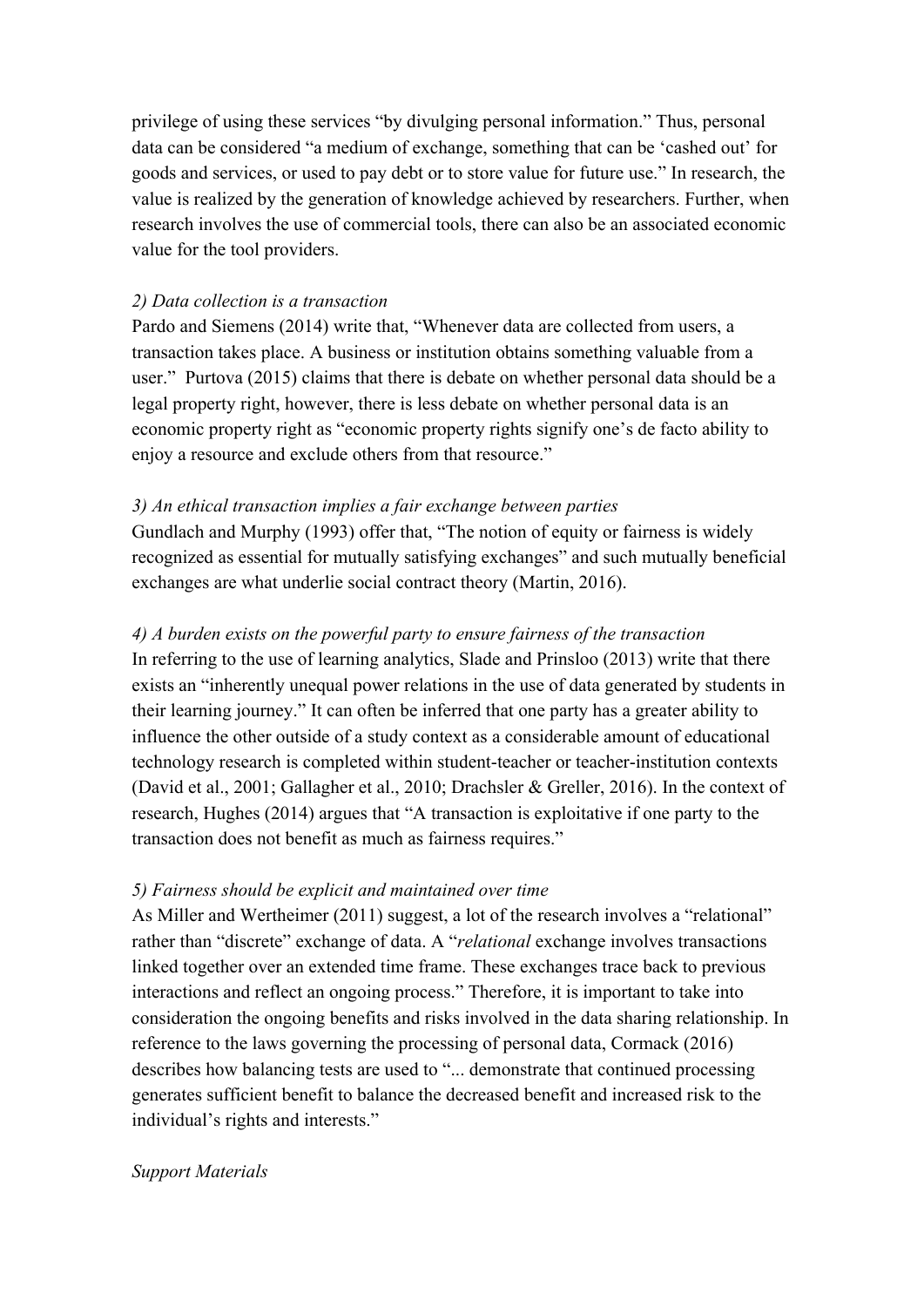Flory & Emanuel (2004), Schenker et al. (2011), and Nishimura et al. (2013) describe efforts of presenting risks to participants beyond standard consent forms in systematic reviews of innovative approaches used to achieve informed consent in biomedical research. The initial review by Flory & Emanuel (2004) found limited improvements to participant understanding with multimedia interventions, however the latter review suggests that multimedia interventions have positive effects (Nishimura et al., 2013). As part of the CoT Project, a video was produced that was shown to teacher and student participants. The video ([https://bit.ly/2Fkl8it\)](https://bit.ly/2Fkl8it) script was constructed using the proposed communication approach. It presented both risks and benefits and asked participants to weigh the harms and benefits of participation prior to making their decision on participation. Further, separate workshops for teachers and students were held at both of the participating schools. Content for the workshops was developed using the communication approach and both the teacher workshop (see Table 1) and student workshop (see Table 2) involved the showing of the CoT video.

| Table 1. Teacher workshop training activities |                                                                                                                          |  |  |  |
|-----------------------------------------------|--------------------------------------------------------------------------------------------------------------------------|--|--|--|
| Activity                                      | Description                                                                                                              |  |  |  |
| Introduction                                  | Introduction to the CoT project                                                                                          |  |  |  |
| Pre-questionnaire                             | Pre-questionnaire to understand the prior knowledge of<br>teachers about responsible data management                     |  |  |  |
| CoT video                                     | CoT video about data sharing                                                                                             |  |  |  |
| Learning design<br>methodologies              | Explanation of learning design methodologies                                                                             |  |  |  |
| Conceptualization                             | Hands on activity in ILDE. Conceptualization of a learning<br>scenario                                                   |  |  |  |
| Post-questionnaire                            | Post-questionnaire to understand the impact of the workshop<br>on teachers' understanding of responsible data management |  |  |  |

*Table 1. Teacher workshop training activities*

*Table 2. Student workshop training activities*

| Activity          | Description                                                |
|-------------------|------------------------------------------------------------|
| Introduction      | Introduction to the data privacy workshop                  |
| Pre-questionnaire | Pre-questionnaire about student perception of data privacy |
| Personal data     | Activity about types of personal data                      |
| Data benefits     | Examples of data sharing benefits                          |
| Data risks        | Examples of data sharing benefits                          |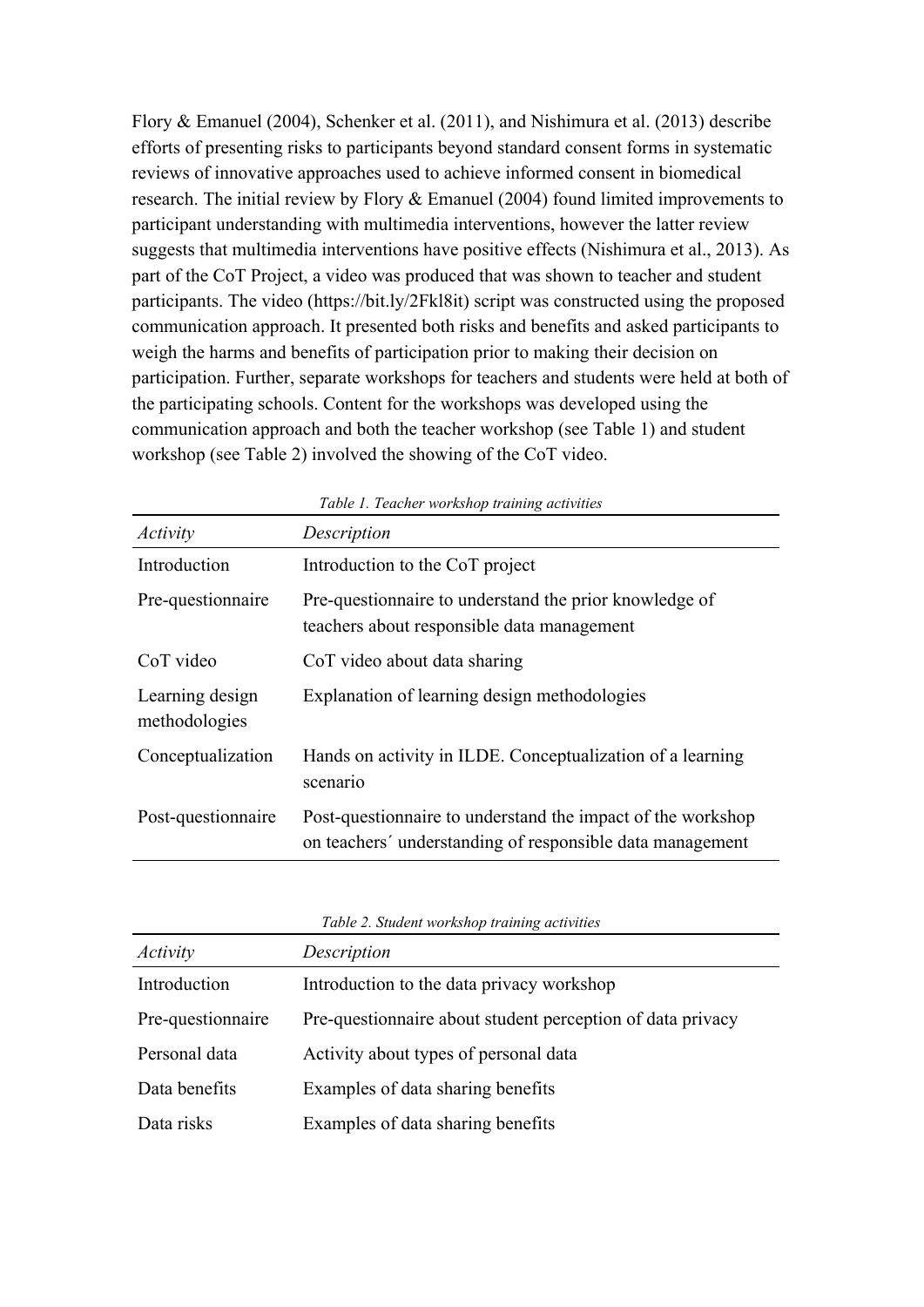| Minimizing data<br>sharing risks | Activity about minimizing data sharing risks                 |
|----------------------------------|--------------------------------------------------------------|
| CoT video                        | CoT video about data sharing                                 |
| Final summarizing<br>activity    | Summary activity about data privacy                          |
| Post-questionnaire               | Post-questionnaire about student perceptions of data privacy |

# **Methodology**

### *Instruments and research method*

Similar to other survey studies (Wang & Heffernan, 2010; Toprak et al., 2010; Arnold & Sclater, 2017) which evaluated both teacher and student perceptions of data privacy in an educational technology context, we conducted a survey study to investigate teacher and student conceptions of responsible data management and data sharing risks. The survey study corresponded with the formative workshops for teachers and students. Two questionnaires (pre and post) including open and closed questions, were prepared for teachers. The pre-questionnaire was distributed at the beginning of the workshop and aimed to investigate teacher prior knowledge and daily behaviours related to the management of student data. The post-questionnaire aimed to understand if the CoT workshop resulted in teachers thinking differently about their data management practices in a school context. A pre-questionnaire was also prepared for students. The student pre and post-questionnaires included open and closed questions and were designed to investigate both the conceptions of students related to data sharing risks and their daily behaviours related to data sharing outside of an educational context. Descriptive statistics have been used to report results of the closed questions in the questionnaires. An inductive thematic analysis based on our research questions (see Table 3) has been used to report the results of the open questions.

*Table 3. Questions used in the thematic analysis*

| How are <b>teachers</b> currently   | How are <b>students</b> currently   |
|-------------------------------------|-------------------------------------|
| conceptualizing data sharing risks? | conceptualizing data sharing risks? |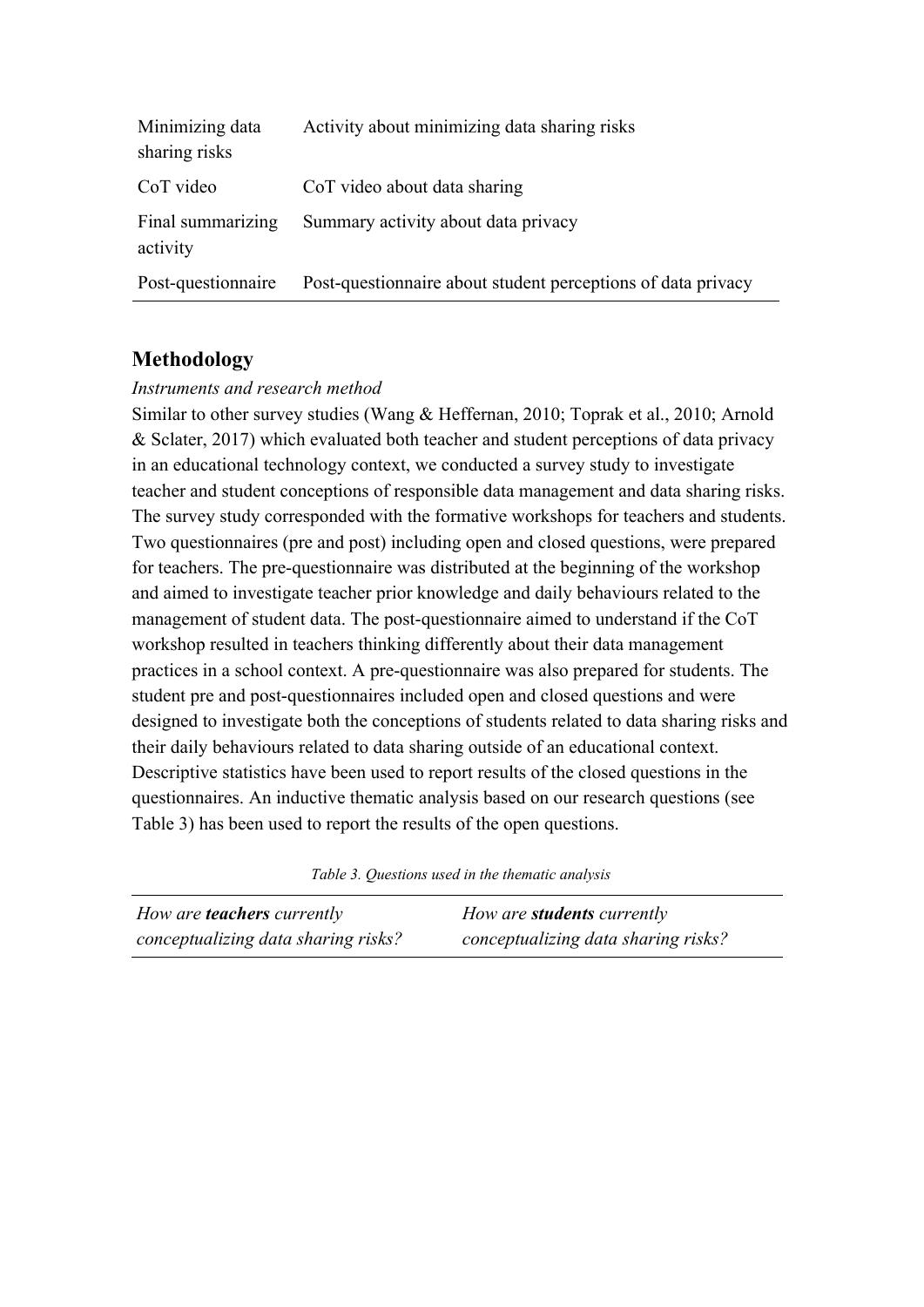| What do teachers<br>think they know<br>about responsible<br>data management<br>(e.g. collection,<br>analysis, sharing)?<br>What are the data<br>management<br>practices of<br>teachers? | What risks do<br>teachers see in<br>sharing their data?<br>What risks do<br>teachers see in<br>sharing the data of<br>their students? | What do students<br>think they know<br>about responsible<br>data management<br>(e.g. collection,<br>analysis, sharing)?<br>What are the data<br>sharing practices of<br>students? | What risks do<br>students see in<br>sharing their data?            |
|-----------------------------------------------------------------------------------------------------------------------------------------------------------------------------------------|---------------------------------------------------------------------------------------------------------------------------------------|-----------------------------------------------------------------------------------------------------------------------------------------------------------------------------------|--------------------------------------------------------------------|
| See Appendix B<br>Table B1                                                                                                                                                              | See Appendix B<br>Table B2 and Table<br>B <sub>3</sub>                                                                                | See Appendix C<br>Table C1                                                                                                                                                        | See Appendix C<br>Table C <sub>2</sub> and Table<br>C <sub>3</sub> |

# *Participants*

A total of 31 teachers and 104 students from a public high school and a semi-private vocational school in Spain participated in the study. Teacher ages ranged between 20-60 and teaching experience between 1-25 years. Main subject areas taught by participating teachers included Science, Maths, Social Science, Languages and Art/Music. Student ages ranged between 16-18, and students were either in the first or second level of upper secondary education (*bachillerato* in Spanish).

# **Results**

## *Teacher Prior Conceptions and Practices*

A pre-questionnaire was completed by 25 teachers at the beginning of the formative CoT workshop. Results are related to our first research question about teacher conceptualizations of data sharing risks and responsible management of student data.

*The results of the questionnaires suggest that the majority of teachers (68%) think they have a reasonable to very high level of knowledge about responsibly managing student data (see Table B1 in Appendix B). However, none of the participating teachers (0%) have received formal training on responsible data management:* In rating their knowledge of responsible data management in education, a third of the teachers (32%) think they have very little prior knowledge about data privacy topics; 28% believe they have a reasonable amount of knowledge; and 40% rate their knowledge as good or very good. In rating the importance of knowing responsible data management practices, 56% of respondents think it is very important for teachers to receive formal training in responsible data management; 28% believe it to be important; while 8% think it is reasonably important; and 8% not important. Yet, none of the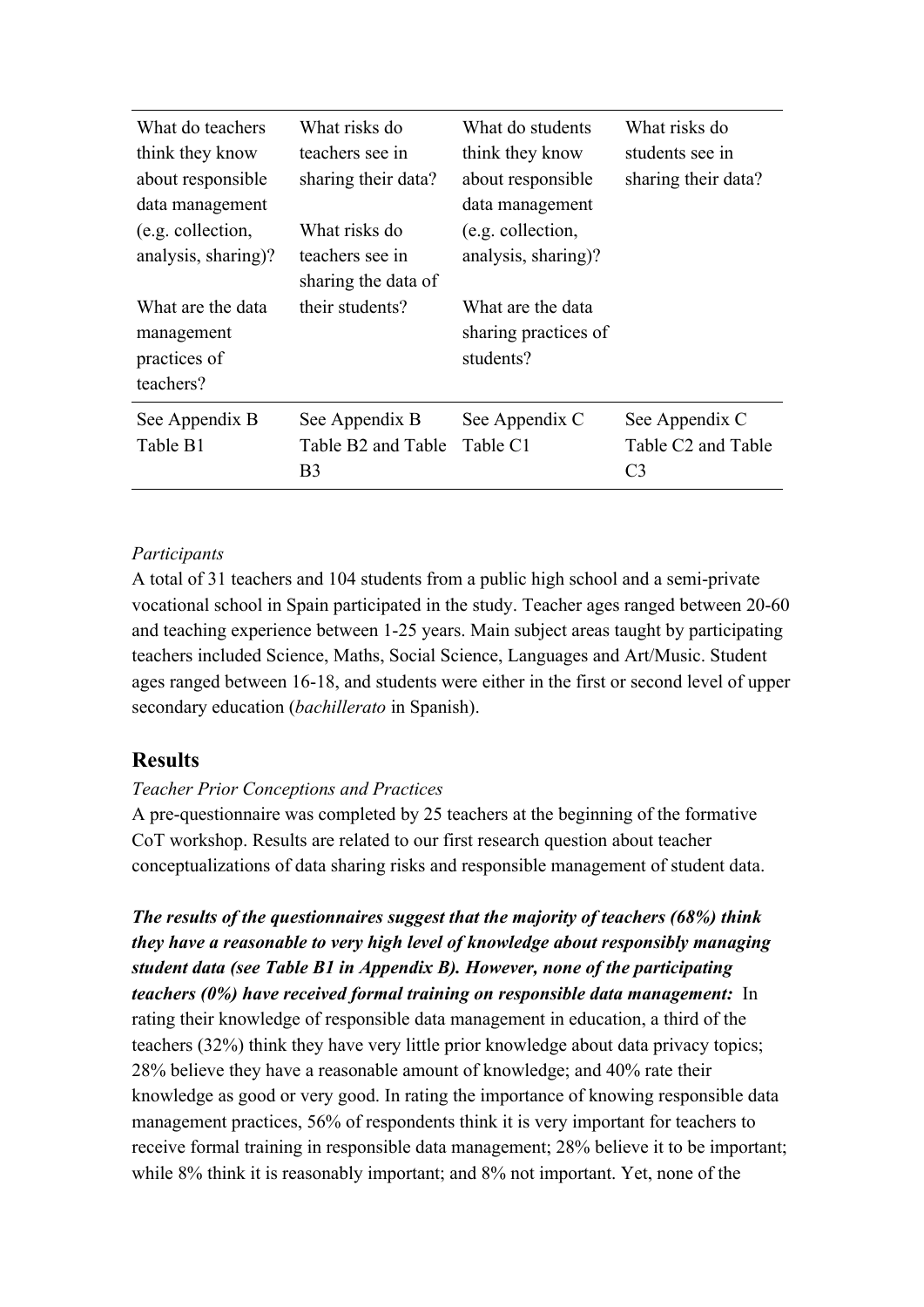teachers reported receiving formal training (e.g. attending a course or workshop conducted by an expert) in data management practices in education and have mainly acquired the knowledge on their own.

*Most teachers (64%) believe they are managing sensitive data with the vast majority (80%) expressing high levels of confidence in their data management practices (see Table B1 in Appendix B). Yet, many are unaware of data risk minimization strategies as evidenced by the lack of formal minimization strategies used and elaborated on:* Most teachers (92%) believe they are collecting 'sensitive data' from students while 4% are not sure and 4% do not believe the data they collect is sensitive. In rating their level of confidence in responsibly managing student data, the vast majority (80%) selected high (44%) or very high (36%); whereas only 12% rated their confidence level as reasonable and 8% as low. Yet, when asked to describe the data risk minimization strategies used, 28% of respondents replied that they did not follow a specific risk minimization strategy; 64% replied that they followed strategies they had created on their own; and 8% did not reply to the question. Further, when asked to elaborate on specific data management strategies they are aware of with regard to protecting student data, 64% of respondents referred to the importance of saving data in a protected repository (with restricted access); 8% mentioned the process of consent; 8% mentioned the encryption of data; 8% replied with the name of the current data privacy law; and 12% offer a specific strategy.

*Teachers essentially only mention the use of restricted-access repositories as a data management strategy; and identify private data becoming public as the risk of collecting student data (see Table B2 in Appendix B):* Almost all teachers (96%) responded that the main risk of sharing personal data is that private data becomes publicly accessible and to minimize this risk the data collected should be saved in repositories with private access – only accessible by designated professionals from the school. However, 36% of respondents were not sure if they followed adequate protocols with regard to the saving and protection of student data.

*In general, (88%) teachers believe that an inadequate data management strategy carries with it risks with problematic consequences (see Table B2 in Appendix B). However, when asked to elaborate and describe specific consequences of poor data management, their answers lacked specificity and mainly fell into two broad categories: lack of trust (affecting reputations and relationships) and legal problems:* When asked to elaborate on the possible consequences of inadequate data management, 40% of teachers refer to legal punishments (but none of them know the specific legal consequences), 12% do not know the possible consequences. In their comments, teachers also describe the potential effects on levels of trust as they relate to a teacher's professional reputation and the relationships among students and between teachers and students: *"Lack of trust in the teachers' professionalism …Personal conflicts with and*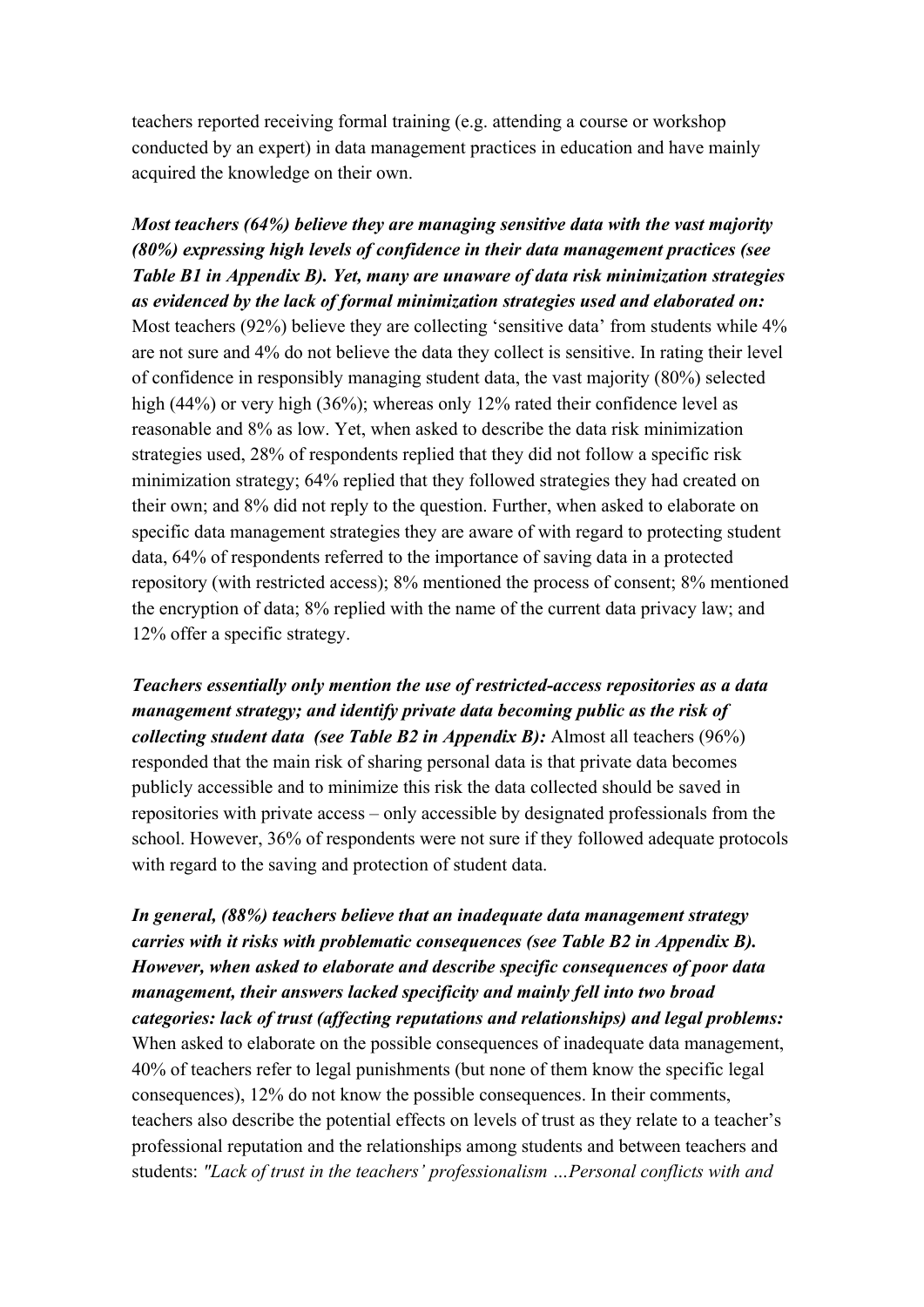*between students"; "… students can lose confidence in their privacy"; "Possible work responsibilities or even penalties + reputational risks".*

### *Teacher Post-Conceptions*

After participating in the CoT workshops, 31 teachers from two educational centers responded to the post-questionnaires to better understand how their conceptualizations of responsible data management (e.g. collection, analysis, and sharing) changed. Of 31 teachers who responded in the post-questionnaire, 25 responded to the pre-questionnaire. This discrepancy was due to six teachers not being able to attend the opening of the workshop in which the pre-questionnaire was given. Results are related to our second research question about impoverished understandings of data sharing risks in educational contexts.

*Following the session all 31 teachers (100%) recognized the importance of receiving formal training to understand how to responsibly manage student data (see Table B3 in Appendix B). Furthermore, participants commented that they were able to think differently about the topic and came to realise that previously they had not reflected sufficiently about the topic nor known enough about appropriate protocols:* All respondents (100%) believe that after the workshop they are more aware of data sharing risks and strategies to minimize such risks. Prior to the workshop, 84% of teachers had responded that it is important/very important to be informed on data management strategies, after the workshop this had slightly increased to the 89,4% of teachers. In detail, 78,9% think it is very important (this number has increased were initially was a 56% before the workshop) to be informed on data management strategies; 10,5% think it is important; 5,3% says it is not important; and 5,3% believe it is not very important. An analysis of the elaborated comments of teachers, reveals how teachers have become more conscious of the importance of establishing clear data management strategies after the workshop: *"I had not thought much about this topic but with the change in data protection law* (referring to the new European GDPR law), *I believe it is very important that we learn and become more aware of the data we collect, how we make use of them, as well as the risks that exist in relation to third parties."; "It is an aspect on which I am careful, but nothing systematic. I have realized of the importance of generating protocols related to this topic."; "I have become aware of new ways of working."; and "I am now more aware of the risks."*

*Participants showed a deeper knowledge and awareness of responsible data management after the session as they were able to more accurately identify relevant strategies, risks and terms (see Table B3 in Appendix B):* Following the workshop, participants were able to identify more risk management strategies. The majority of participants (73,7%) listed the anonymization of data as a data management strategy; 31,5% indicated the importance of not saving sensitive data; and 26,3% cited student consent forms as instruments for responsible data management. Respondents were also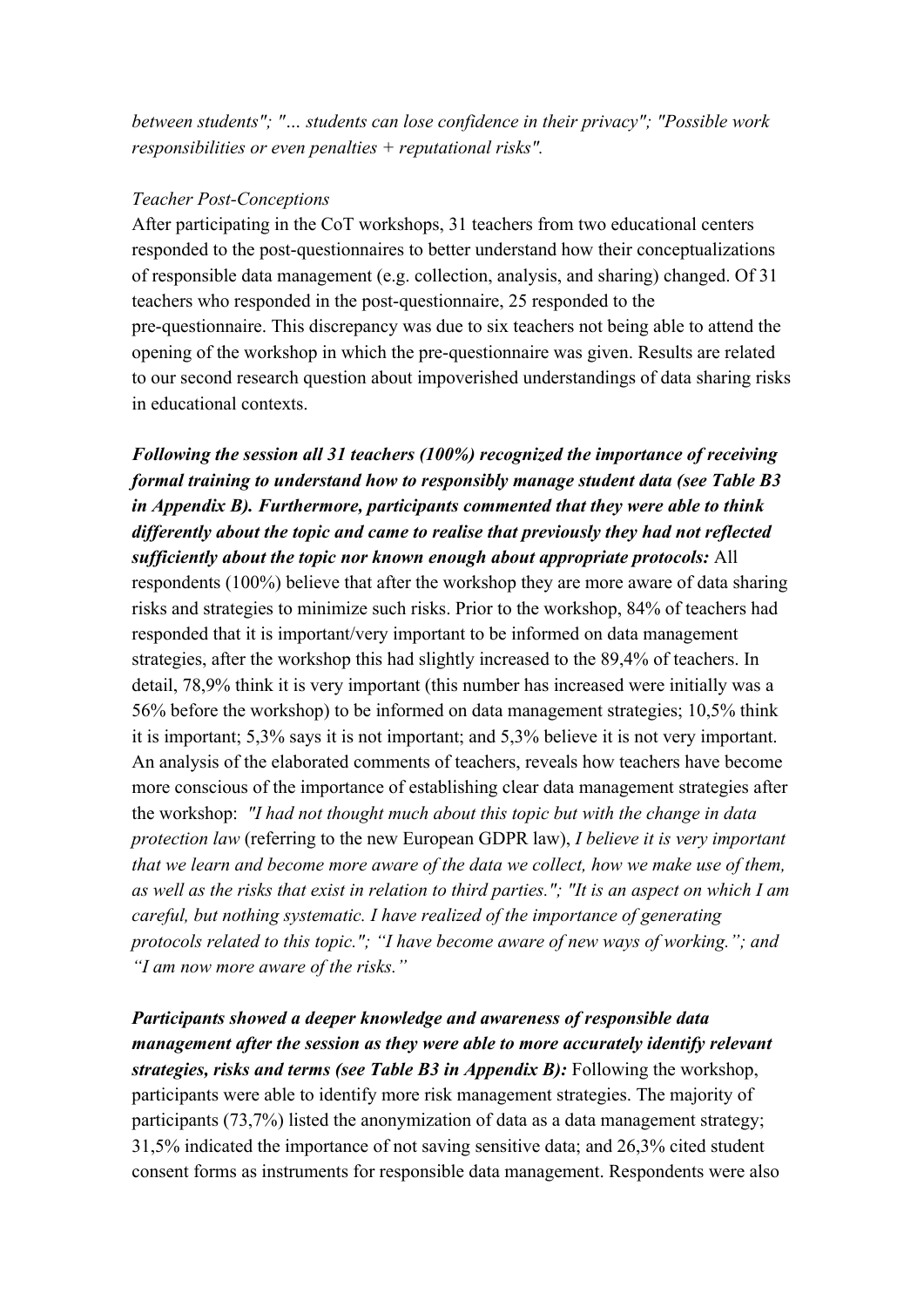able to more accurately describe data management risks and protocols after the session: *"Risks appear when I share data in communities or open platforms, and the consequences may appear in short term, but also over the long term (identity theft, economic theft, discrimination)"; "Risks on sensitive data are minimized by not using them, if it is not necessary. In addition, we can make sure that third parties will not see them"; "YES, all the collected and shared data is sensitive material. This (referring to* potential risks) *can be minimized by giving anonymity (by means of codes, pseudonyms …)".*

### *Student Conceptions and Practices*

104 students from two educational centers responded to questionnaires to better understand how they were managing their own personal data and conceptualizing data sharing risks in the context of responsibly managing data. Results are related to our first research question about students' conceptions of data sharing risks.

*The majority of students (74%) share data everyday through mobile apps without having read the privacy policies of such apps:* More than half of the students have registered for 10 or more app accounts (see Table C1 in Appendix C). Over 90% use WhatsApp and Instagram every day. However, 74% have never read user terms and conditions and privacy policies before using an app.

*Almost all students (96%) agree on the importance of being formally taught about responsible data management. Although more than half (56%) have received formal training, only a third (33%) are confident with what they know about the topic* (see Table C1 in Appendix C)*:* Most students (96%) agree that it is important to learn about responsible data management. More than half of students (56%) stated that they had learned about data privacy and the risks of sharing personal data at school; 35% answered that they had learned about the topic on their own; and 9% responded that they had no knowledge of the topic. Although more than half (56%) indicated that they had some prior knowledge about the topic, only 33% of students indicated that they felt they knew enough about responsible data management. Despite the lack of knowledge, 85% had decided at some point not to share data because it was too risky.

*Third parties gaining access to and misusing one's personal data is the main risk identified by the majority of students (87.5%)* (see Table C2 in Appendix C): The main risks that students associated with sharing personal data (in order of frequency of being mentioned): (1) third parties and companies can gain access to your personal data; (2) hackers can exploit your data (e.g. loss of identity); and (3) cyberbullying. Examples of student comments regarding data sharing risks are: *"Your data is sold to companies and they send you specific ads. Moreover, they know how you think"; "Problems, like hijacking or hacking accounts"; "You can be catfished, they can take your identity"; "People can use your data against you, taking your money, threatening you... "; and*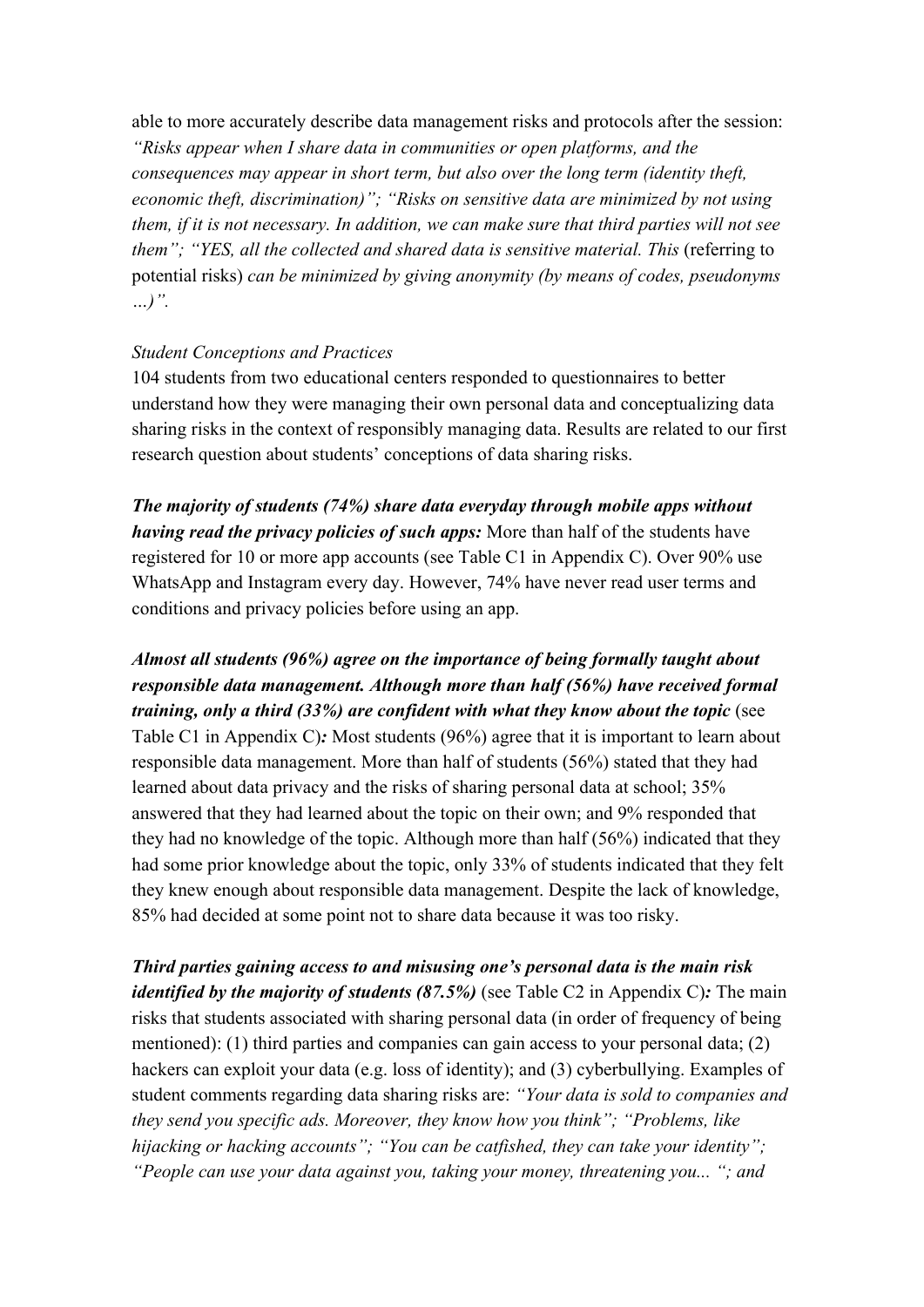*"That finally all your life would be in a cloud and people with bad intentions could access it. Like cyberbullying or like controlling your life without your knowing. They can delete all your data and you could become nobody."*

*When asked to elaborate on ways to minimize data sharing risks, student responses were general and lacking in detail. Further, 18.9% of students responded that they did not know how to minimize the risks of sharing data* (see Table C2 in Appendix C): Examples of student comments with regard to listing ways to minimize data sharing risks are: *"Be more conscious of the risks and know how to use social networks well"; "Read the instructions of apps and make your profile private"; "Be aware of the information that you are sharing (know where it goes, etc.)"; and "Do not share your private information on a public account and create a private account for sharing with friends and family."*

#### *Summary of Findings*

Study results show that none of the participating teachers received formal training related to responsibly managing data; and both teachers and students see the need for such training (see Appendix B: Table B3, Appendix C: Table C3), especially as they came to realize that their understanding of responsible data management was underdeveloped. In the evaluation of the use of apps by students, it is clear that students are actively sharing personal data with peers, companies, and, often, publicly. Yet, the overwhelming majority have never read user terms and conditions nor privacy policies. Students are aware of the general riskiness of their behaviour but most lack awareness of specific consequences of their behaviour and almost a fifth of respondents did not know of any strategies for minimizing their risks. Responses from students also suggest that students know they lack knowledge of responsible data management and recognize that formal training in the subject matter would be beneficial.

Despite not receiving formal training, the pre-questionnaire responses of teachers suggest that teachers are fairly confident in the knowledge that they hold about responsible data management and in the adequacy of the data management protocols they currently follow. However, the pre-questionnaire also revealed limits in teachers' conceptions teachers with regard to specific data sharing risks, consequences of such risks, and strategies to minimize data sharing risks. Almost half of teachers indicated that legal punishments are a risk but none of them knew of any specific legal consequences. Over a quarter of teachers did not follow any specific risk minimization strategy and over a third were not sure if they were following adequate data management protocols. Teachers mainly associated data management practices with the security protocols imposed by the school. The post-questionnaire given to teachers suggests that, after a formal training session, teachers came to realize the limitations of their prior knowledge and practices. Teachers were better able to describe specific data sharing risks and data management strategies such anonymizing data and avoiding the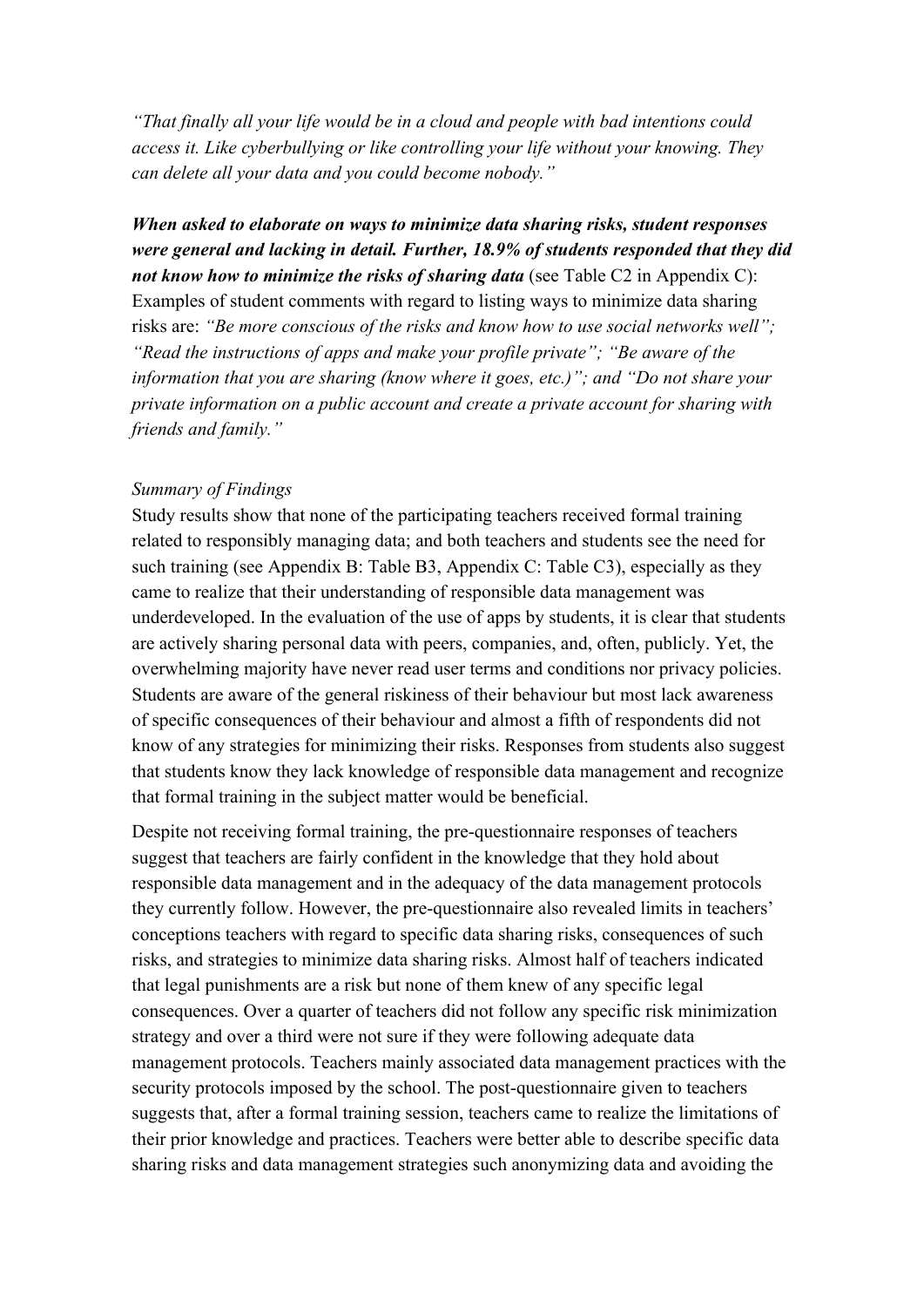collection of sensitive data. All participating teachers rated formal training on responsible data management for teachers as being important. Overall the results suggest that there are deficits in the conceptualisations of data sharing risks among teachers and students prior to interventions involving formal training.

## **Discussion and Conclusion**

Our present study identifies potential deficits in conceptualizations and practices of teachers and learners with regard to data sharing and data management that should be considered when preparing such interventions as enhanced consent forms; details a communication approach conceived to more transparently support participants in making informed decisions that can be further elaborated upon in the future; and aims to open up discussions on informed consent in educational technology research to account for changing dynamics of relationships in terms of risk with participants.

## *Conclusion*

It is clear that educational technology research is advancing what can be measured and analyzed in educational contexts. These advancements may be shifting the data sharing relationship among researchers and participants from discrete, activity-focussed exchanges of data in classroom settings to ongoing monitoring of behaviour and physiology both within and outside of the classroom. Present research often falls somewhere between these two extremes. In parallel to shifting dynamics of relationships, recent changes in privacy law suggest a greater emphasis on autonomy and informational self-determination. Both are critical components of informed consent. For informed consent to be valid it must be freely given and informed (Faden & Beauchamp, 1986; Gallagher et al., 2010; Miller & Wertheimer, 2011; Cormack, 2016; Drachsler & Greller, 2016). Consent requires understanding and "may no longer provide adequate protection and guidance either for individuals or for organizations" if such understanding is not achieved (Cormack, 2016). Faden and Beauchamp (1986) summarize the autonomous authorization (AA) model of consent by writing that, "X acts autonomously only if X acts 1) intentionally, 2) with understanding, and 3) without controlling influences."

If teacher and learner knowledge of data sharing risks is deficient, then the effectiveness of a consent form in communicating such risks in a manner that adequately supports participants in making informed decisions about sharing their data is called into question. The ideal scenario, Miller and Wertheimer (2011) argue, would involve a comprehension test to confirm participant understanding. However, this is unrealistic in terms of practical costs for most research. The authors suggest that researchers should evaluate individual risk profiles under consideration and demonstrate that efforts that match the level of risk have been made to ethically inform participants. Enhanced consent forms offer an attainable upgrade on current efforts. Ultimately, the decision on what practices are permissible and how informed consent is achieved is left up to ethics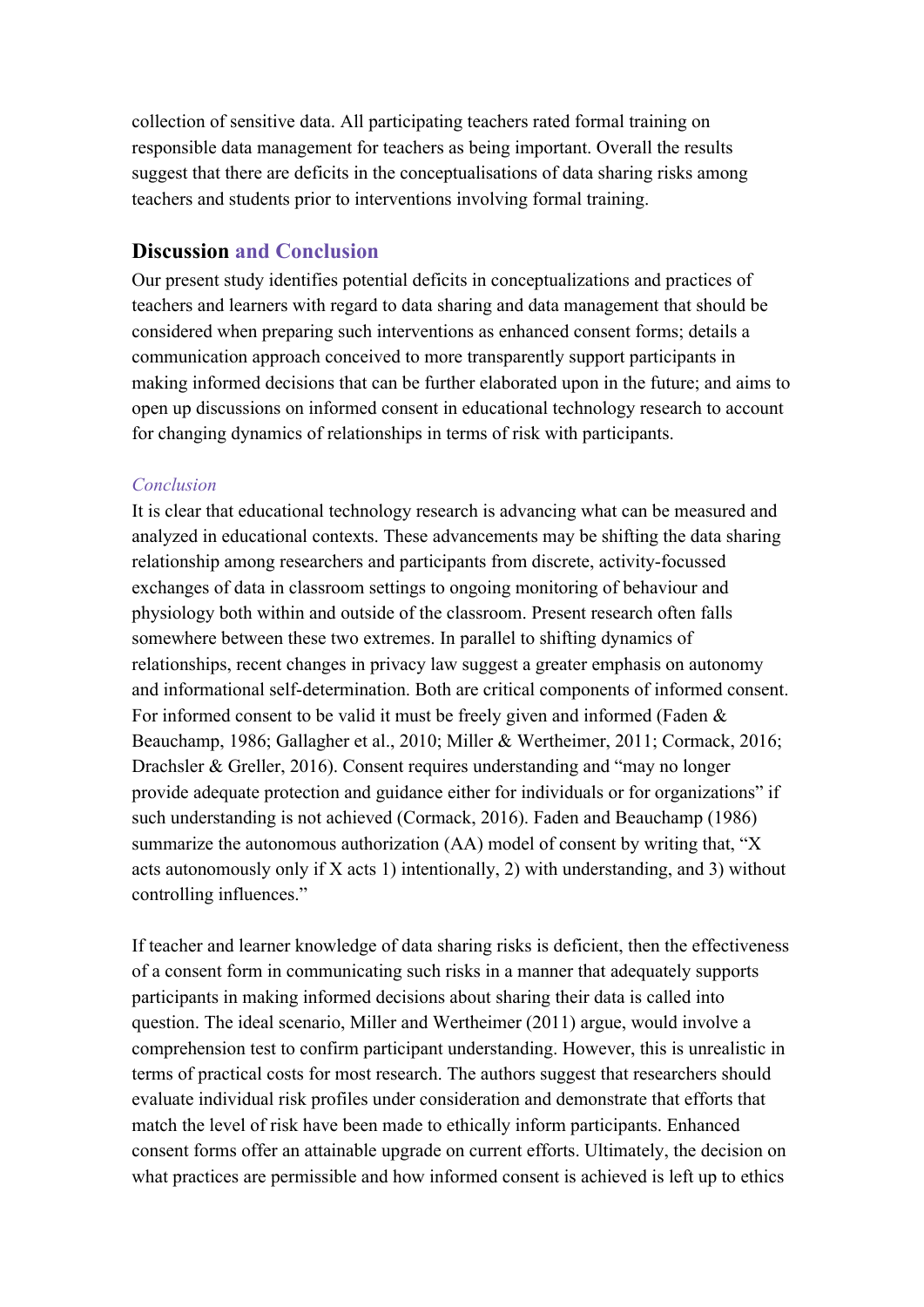committees. Few in the field want to complicate the consent process and raise additional barriers to obtaining research participation. On the other hand, it can be argued that responsible research includes field research that can inform ethics committees in establishing the ethical standards upon which their decisions are based.

### *Limitations of the study*

This paper is positioned within educational technology research relating to a project focussing on community and learning analytics as reported in the publications, *Teacher-led inquiry in technology-supported school communities* (Michos, Hernández-Leo, Albó, 2018); and *Supporting awareness in communities of learning design practice* (Michos & Hernández-Leo, 2018). The project and our survey study involved a small number of students and teachers in high school and vocational school settings which limits the generalizability of the findings. Further, due to the multidisciplinarity of the topic and limitations in time, the literature search conducted was not exhaustive. The search was restricted to specific keywords in SCOPUS and did not include other search engines or databases. SCOPUS was selected as it is the largest citation database of peer-reviewed literature. The keywords (ethics AND educational technology, learning analytics) were selected based on the context of the project. However, literature relating to the area of ethics in educational technology research is not always easily discoverable. It may be defined using alternative keywords to those used in our search or may be positioned in nearby fields of study rather than explicitly in the field of educational technology. Thus, the literature search could be enriched by searching in related educational technology journals and databases and other closely related fields which discuss the issues surrounding adequately informing participants, see for example social media research (von Benzon, 2018) and online research ethics (Dawson, 2014). Finally, future studies that evaluate the effectiveness of interventions on participant comprehension of informed consent in educational technology research would be welcomed.

## **Acknowledgements**

The authors would like to thank all teachers and students who participated in the study, as well as Laia Albó for producing the data privacy video. This work has been partially funded by "la Caixa Foundation" (CoT project, 100010434) and FEDER, the National Research Agency of the Spanish Ministry of Science, Innovations and Universities MDM-2015-0502, TIN2014-53199-C3-3-R, TIN2017-85179-C3-3-R. DHL is a Serra Húnter Fellow.

## **Statements on open data, ethics and conflict of interest**

The ethics procedure was approved by the ethics committee of Universitat Pompeu Fabra Barcelona. Consent was obtained from participants. Anonymized data excerpts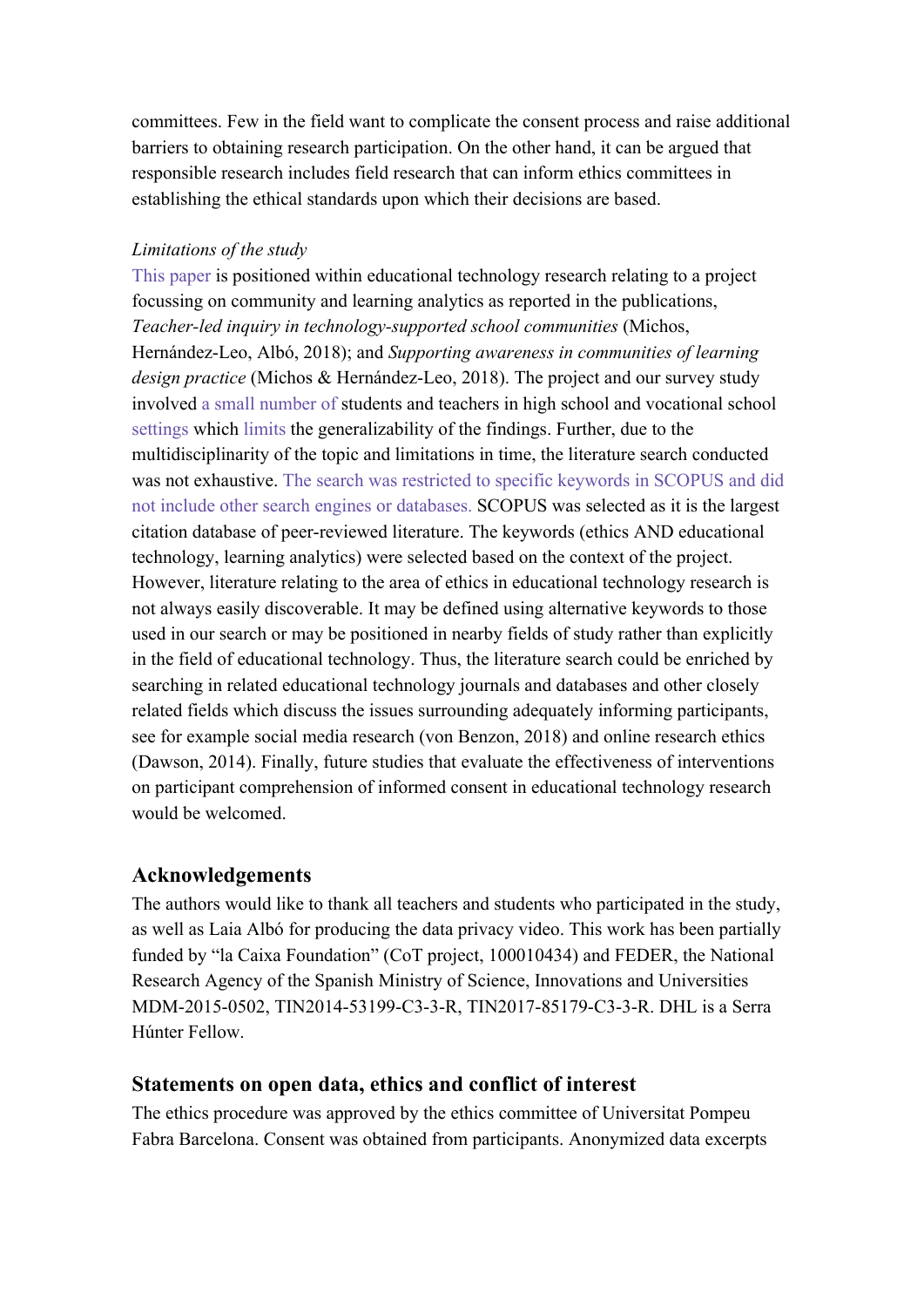from the teacher and student questionnaires are available in Zenodo. There are no potential conflicts of interest in the work.

# **References**

Acquisti, A. (2010). The economics of personal data and the economics of privacy.

Arnold, K. E., & Sclater, N. (2017). Student perceptions of their privacy in learning analytics applications. In *Proceedings of the Seventh International Learning Analytics & Knowledge Conference* (pp. 66-69). ACM.

Beardsley, M., Santos, P., & Hernández-Leo, D. (2018). Ethics in educational technology research: informing participants on data sharing risks [Data set]. *Zenodo*. doi.org/10.5281/zenodo.1486056

Bransford, J. D., & Johnson, M. K. (1972). Contextual prerequisites for understanding: Some investigations of comprehension and recall. *Journal of verbal learning and verbal behavior, 11*(6), 717-726.

Campbell, F. A., Goldman, B. D., Boccia, M. L., & Skinner, M. (2004). The effect of format modifications and reading comprehension on recall of informed consent information by low-income parents: a comparison of print, video, and computer-based presentations. *Patient Education and Counseling, 53*(2), 205-216.

Canadian Institutes of Health Research, Natural Sciences and Engineering Research Council of Canada, and Social Sciences and Humanities Research Council of Canada, *Tri-Council Policy Statement: Ethical Conduct for Research Involving Humans*, December 2014.

Cormack, A. N. (2016). Downstream Consent: A Better Legal Framework for Big Data. *Journal of Information Rights, Policy and Practice*, *1*(1).

David, M., Edwards, R., & Alldred, P. (2001). Children and school-based research:'informed consent' or 'educated consent'?. *British educational research journal*, *27*(3), 347-365.

Dawson, P. (2014). Our anonymous online research participants are not always anonymous: Is this a problem?. *British Journal of Educational Technology*, *45*(3), 428-437. doi:10.1111/bjet.12144

Delany, C. (2008). Making a difference: incorporating theories of autonomy into models of informed consent. *Journal of Medical Ethics, 34*(9), e3-e3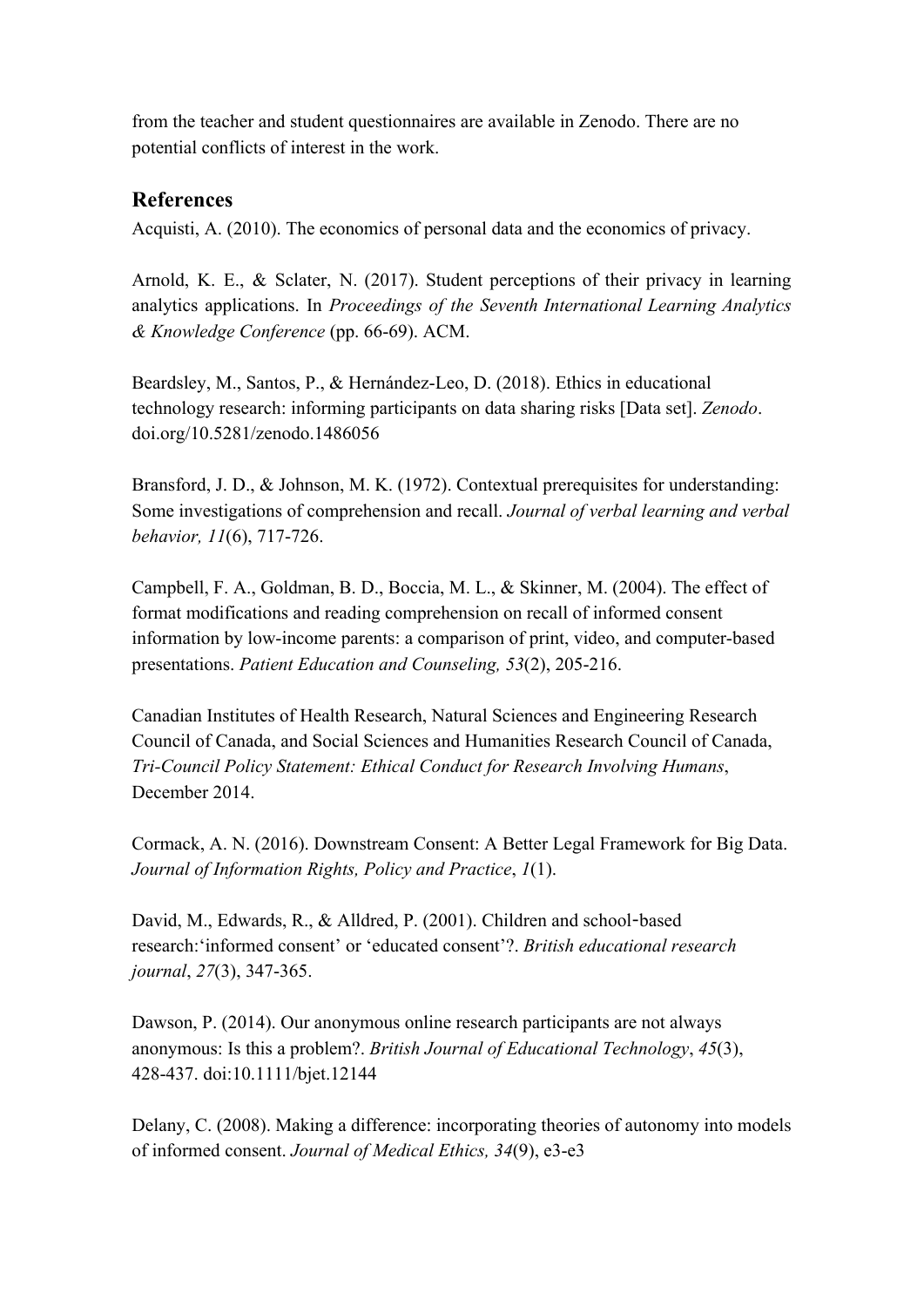Drachsler, H., & Greller, W. (2016, April). Privacy and analytics: it's a DELICATE issue a checklist for trusted learning analytics. *In Proceedings of the sixth international conference on learning analytics & knowledge* (pp. 89-98). ACM.

Eggers, W. D., Hamill, R., & Ali, A. (2013). Data as the new currency: Government's role in facilitating the exchange. *Review of Deloitte, 13*, 18-31.

Faden, R. R., & Beauchamp, T. L. (1986). *A history and theory of informed consent*. Oxford University Press.

Ferguson, R. (2012). Learning analytics: drivers, developments and challenges. *International Journal of Technology Enhanced Learning, 4*(5/6), 304-317.

Flory, J., & Emanuel, E. (2004). Interventions to improve research participants' understanding in informed consent for research: a systematic review. *Jama*, *292*(13), 1593-1601.

Gallagher, M, Haywood, SL, Jones, MW, Milne, S (2010) Negotiating informed consent with children in school-based research: a critical review. *Children and Society 24*(6): 471–482.

Glenberg, A. M. (2011). How reading comprehension is embodied and why that matters. *International Electronic Journal of Elementary Education*, *4*(1), 5-18.

Gundlach, G. T., & Murphy, P. E. (1993). Ethical and legal foundations of relational marketing exchanges. *The Journal of Marketing*, 35-46.

Hughes, R. C. (2014). Justifying community benefit requirements in international research. *Bioethics*, *28*(8), 397-404.

Kendeou, P., Smith, E. R., & O'Brien, E. J. (2013). Updating during reading comprehension: Why causality matters. *Journal of Experimental Psychology: Learning, Memory, and Cognition, 39*(3), 854.

Kendeou, P., & O'Brien, E. J. (2015). Prior Knowledge. *Handbook of individual differences in reading: Reader, text, and context*, 151.

Kendeou, P., Van Den Broek, P., Helder, A., & Karlsson, J. (2014). A cognitive view of reading comprehension: Implications for reading difficulties. *Learning disabilities research & practice, 29*(1), 10-16.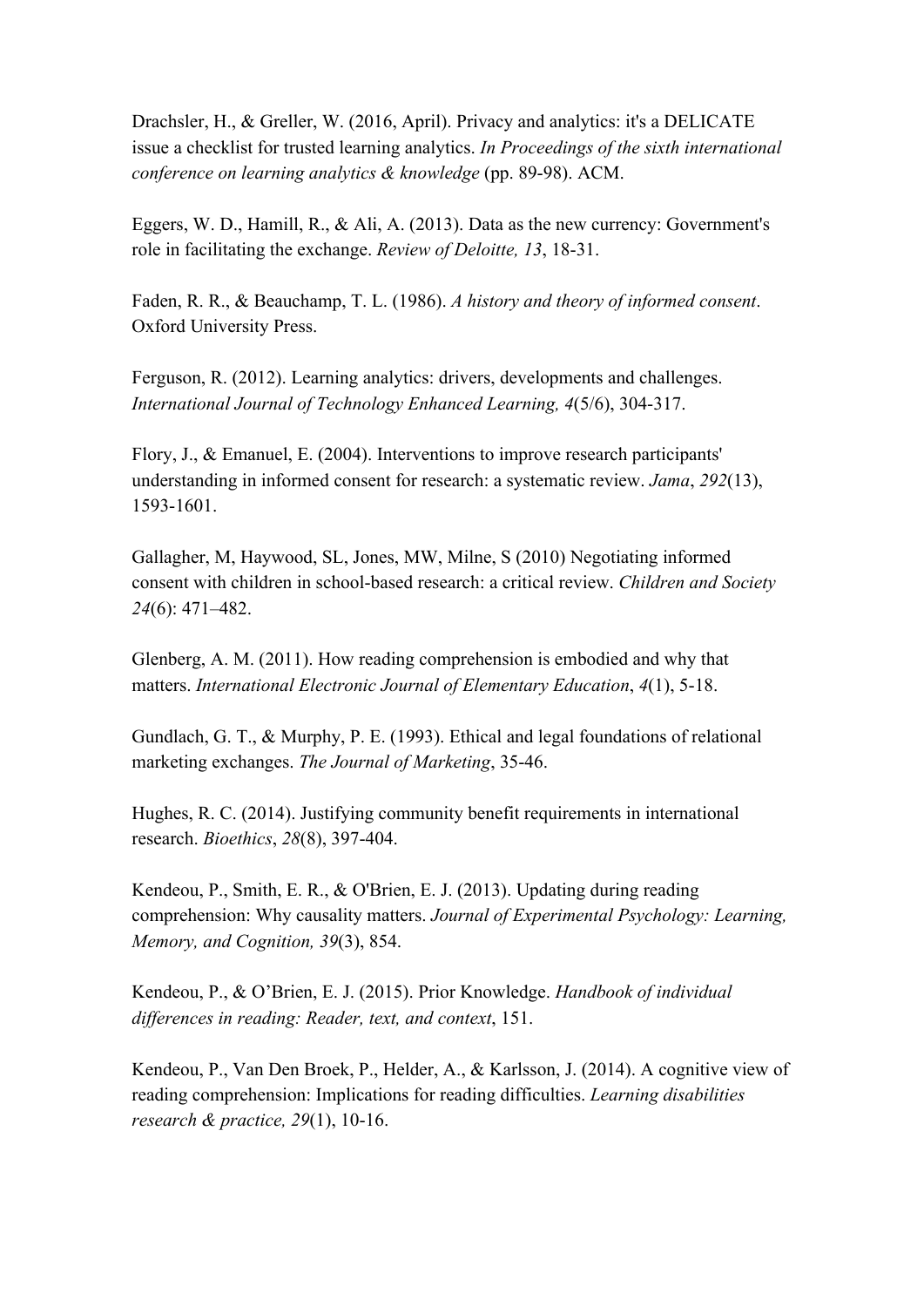Kendeou, P., & Van Den Broek, P. (2007). The effects of prior knowledge and text structure on comprehension processes during reading of scientific texts. *Memory & cognition, 35*(7), 1567-1577.

Lipson, M. Y. (1982). Learning new information from text: The role of prior knowledge and reading ability. *Journal of Reading Behavior, 14*(3), 243-261.

Lohr, S. (2012). The age of big data. *New York Times*, *11*(2012).

Manathunga, K., & Hernández-Leo, D. (2018). Authoring and enactment of mobile pyramid-based collaborative learning activities. *British Journal of Educational Technology*, *49*(2), 262-275.

Mandava, A., Pace, C., Campbell, B., Emanuel, E., & Grady, C. (2012). The quality of informed consent: mapping the landscape. A review of empirical data from developing and developed countries. *Journal of medical ethics, medethics-*2011.

Martin, K. (2016). Understanding privacy online: Development of a social contract approach to privacy. *Journal of Business Ethics, 137*(3), 551-569.

Mayne, F., Howitt, C., & Rennie, L. (2016). Meaningful informed consent with young children: looking forward through an interactive narrative approach. *Early Child Development and Care, 186*(5), 673-687.

Michos, K., Hernández-Leo, D. (2018) Supporting awareness in communities of learning design practice, *Computers in Human Behavior, 85* (Aug. 2018), 255-270.

Michos, K., & Hernández-Leo, D., Albó, L. (2018). Teacher-led inquiry in technology-supported school communities. *British Journal of Educational Technology 49*(6), 1077-1095.

Miller, F. G., & Wertheimer, A. (2011). The fair transaction model of informed consent: an alternative to autonomous authorization. *Kennedy Institute of Ethics Journal, 21*(3), 201-218.

Moore, T. P., McArthur, M., & Noble-Carr, D. (2018). More a marathon than a hurdle: towards children's informed consent in a study on safety. *Qualitative Research*, *18*(1), 88-107.

Murphy, R. S. (2017). Property rights in personal information: An economic defense of privacy. *In Privacy* (pp. 43-79). Routledge.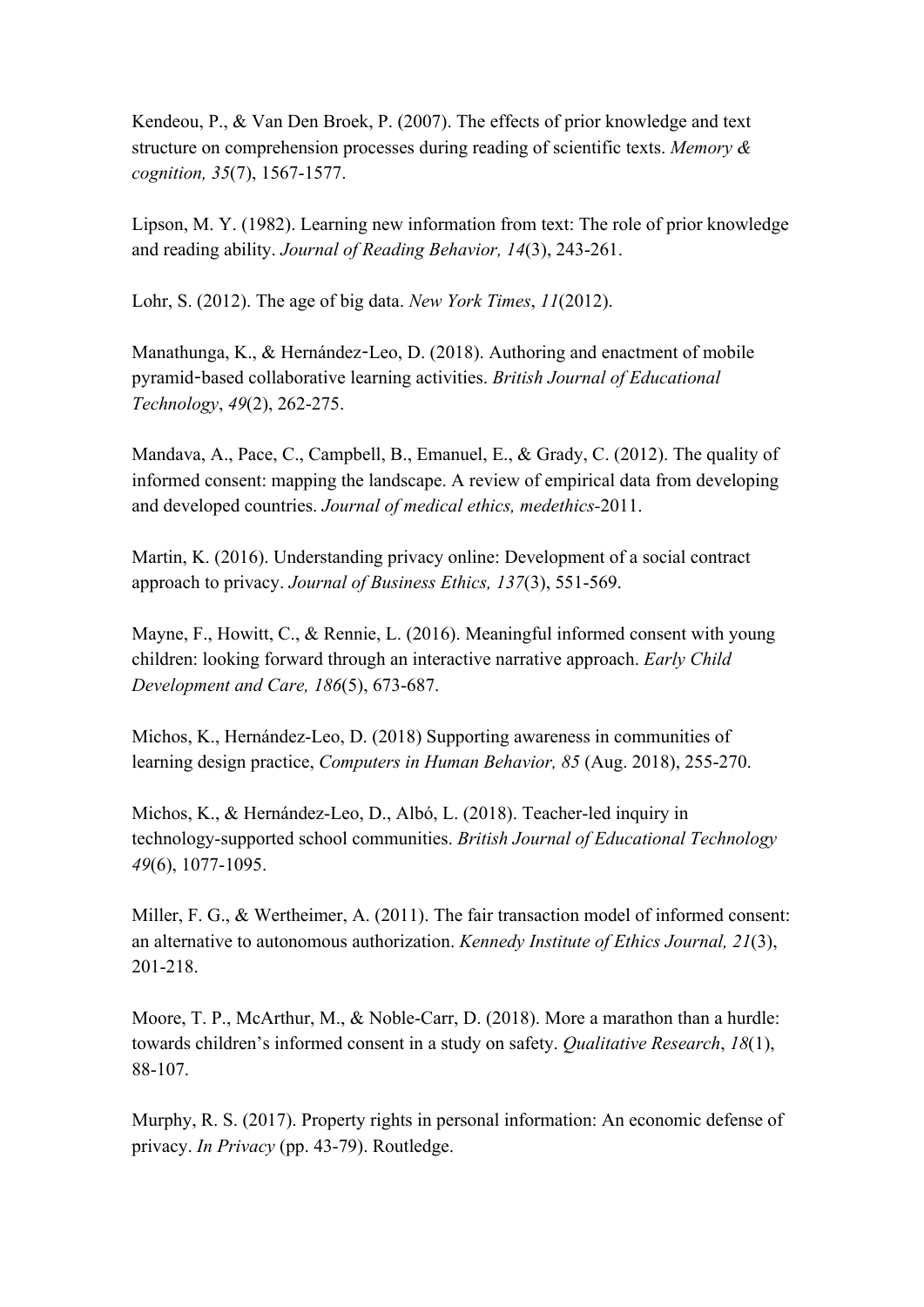Nissenbaum, H. (2011). A contextual approach to privacy online. *Daedalus*, *140*(4), 32-48.

Nishimura, A., Carey, J., Erwin, P. J., Tilburt, J. C., Murad, M. H., & McCormick, J. B. (2013). Improving understanding in the research informed consent process: a systematic review of 54 interventions tested in randomized control trials. *BMC medical ethics*, *14*(1), 28.

Pardo, A., & Siemens, G. (2014). Ethical and privacy principles for learning analytics. *British Journal of Educational Technology, 45*(3), 438-450.

Parsons, S, Sherwood, G, Abbott, C (2015) Informed consent with children and young people in social research: is there scope for innovation? *Children and Society* 30(2): 132–145.

Prinsloo, P., & Slade, S. (2015). Student privacy self-management: implications for learning analytics. In *Proceedings of the fifth international conference on learning analytics and knowledge* (pp. 83-92). ACM.

Purtova, N. (2015). The illusion of personal data as no one's property. *Law, Innovation and Technology, 7*(1), 83-111.

Rouvroy, A., & Poullet, Y. (2009). The right to informational self-determination and the value of self-development: Reassessing the importance of privacy for democracy. *In Reinventing data protection?* (pp. 45-76). Springer, Dordrecht.

Schenker, Y., Fernandez, A., Sudore, R., & Schillinger, D. (2011). Interventions to improve patient comprehension in informed consent for medical and surgical procedures: a systematic review. *Medical Decision Making, 31*(1), 151-173.

Shao, C., Ciampaglia, G. L., Varol, O., Flammini, A., & Menczer, F. (2017). The spread of fake news by social bots. *arXiv preprint arXiv:1707.07592*, 96-104.

Schwartz, P. M. (2003). Property, privacy, and personal data. *Harv. L. Rev*., 117, 2056.

Slade, S., & Prinsloo, P. (2013). Learning analytics: Ethical issues and dilemmas. *American Behavioral Scientist*, *57*(10), 1510-1529.

Toprak, E., Ozkanal, B., Aydin, S., & Kaya, S. (2010). Ethics in E-Learning. *Turkish Online Journal of Educational Technology-TOJET*, *9*(2), 78-86.